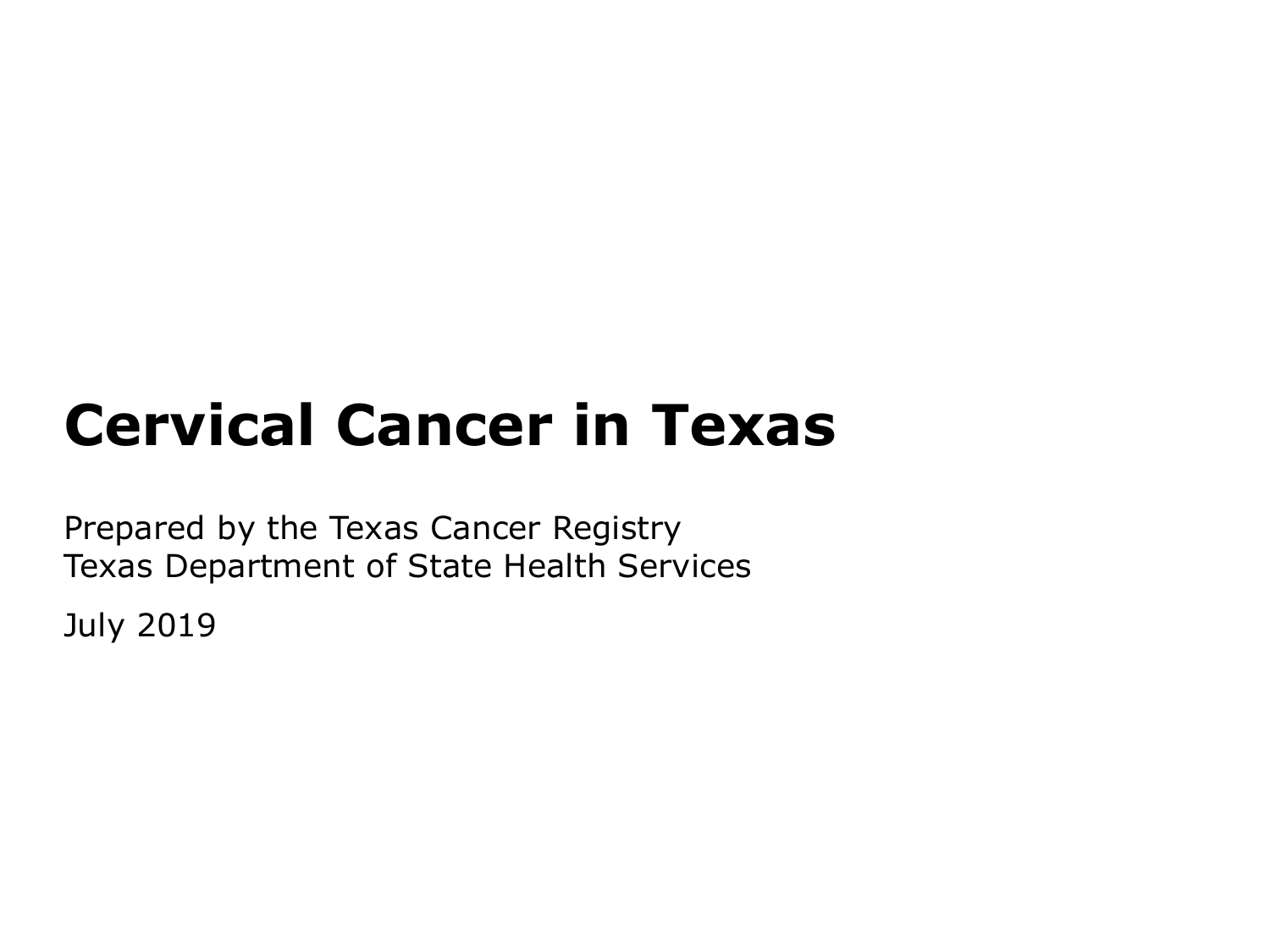# **Index of Select Slides**

- [Cervical Cancer Overview](#page-3-0)
	- [Cervical Cancer Risk Factors](#page-4-0)
	- [Cervical Cancer Screening](#page-5-0)
	- [Cervical Cancer Screening Prevalence](#page-7-0)
	- [Cervical Cancer Screening in Texas by](#page-7-0)  Race/Ethnicity and Age
	- [Cervical Cancer Screening in Texas by Education](#page-8-0) and Income
- [Overview of Cervical Cancer in Texas](#page-9-0)
- [Cervical Cancer Incidence in Texas](#page-11-0)
	- [Cervical Cancer Incidence Rates by](#page-13-0) Race/Ethnicity
	- [Cervical Cancer Incidence Rate Trends](#page-14-0)
	- [Cervical Cancer Incidence Rates by Age at](#page-15-0)  **Diagnosis**
	- Cervical Cancer Incidence Rates by [Race/Ethnicity and Stage at Diagnosis](#page-16-0)
	- [Cervical Cancer Cases by Race/Ethnicity and](#page-17-0) State at Diagnosis
	- [Cervical Cancer Incidence Rates by Health](#page-18-0) Service Region
	- [Cervical Cancer Incidence Rates by Urban-Rural](#page-21-0) Classification
- [Cervical Cancer Mortality in Texas](#page-22-0)
	- [Cervical Cancer Mortality Rates by Race/Ethnicity](#page-24-0)
	- [Cervical Cancer Mortality Trends](#page-25-0)
	- [Cervical Cancer Mortality Rates by Age at Death](#page-26-0)
	- [Cervical Cancer Mortality Rates by Health Service](#page-27-0)  **Region**
	- [Cervical Cancer Mortality Rates by Urban-Rural](#page-21-0) **Classification**
- [Cervical Cancer Survival](#page-29-0)
	- [Cervical Cancer Cause-Specific Survival by](#page-30-0) Race/Ethnicity
	- [Cervical Cancer Cause-Specific Survival by](#page-31-0) Race/Ethnicity and Stage at Diagnosis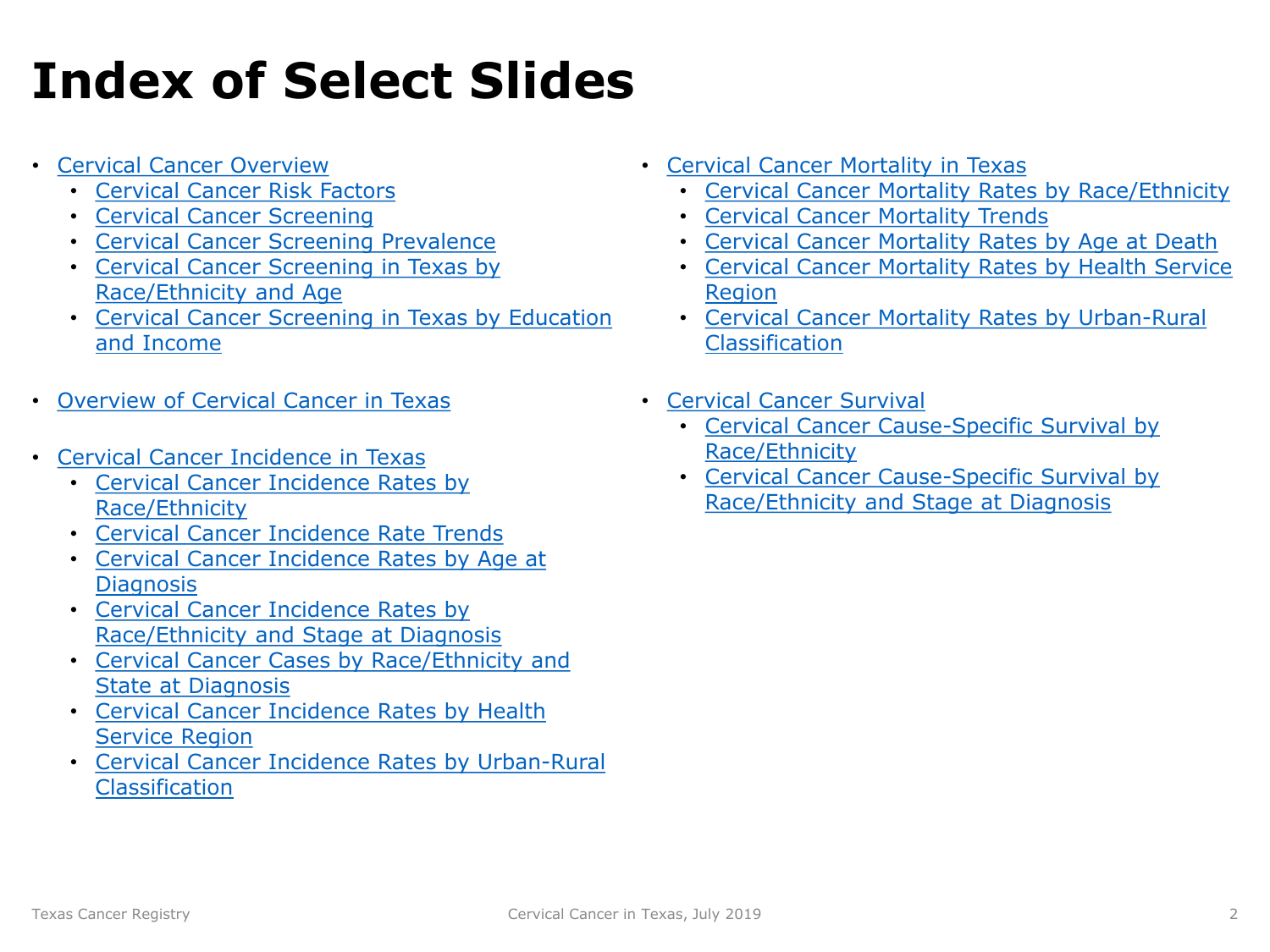## **Background**

- Cervical cancer screening is one of three age-based cancer screenings currently recommended for all women by the U.S. Preventive Services Task Force.<sup>1</sup> Breast and colorectal cancer screenings are the other two recommended.
- According to the Centers for Disease Control and Prevention, routine cervical cancer screening is the most effective way to prevent cervical cancer or find it early.
- The human papillomavirus (HPV) vaccination protects against types of HPV that cause almost all cervical cancers.2
- This statistical report describes cervical cancer screening rates and the burden of cervical cancer in Texas.

#### **Implications for Public Health Practice:**

- The burden of cervical cancer can be reduced through efforts to screen all women at risk and to increase use of the HPV vaccination.
- Identifying disparities in cervical cancer screening, incidence, mortality, and survival can help identify strategies to reduce the cancer burden.

<sup>1</sup> Cervical Cancer: Screening. United States Preventive Services Task Force. <https://www.uspreventiveservicestaskforce.org/Page/Document/UpdateSummaryFinal/cervical-cancer-screening2>

<sup>&</sup>lt;sup>2</sup> What Can I Do to Reduce My Risk for Cervical Cancer? Centers for Disease Control and Prevention. [https://www.cdc.gov/cancer/cervical/basic\\_info/prevention.htm](https://www.cdc.gov/cancer/cervical/basic_info/prevention.htm)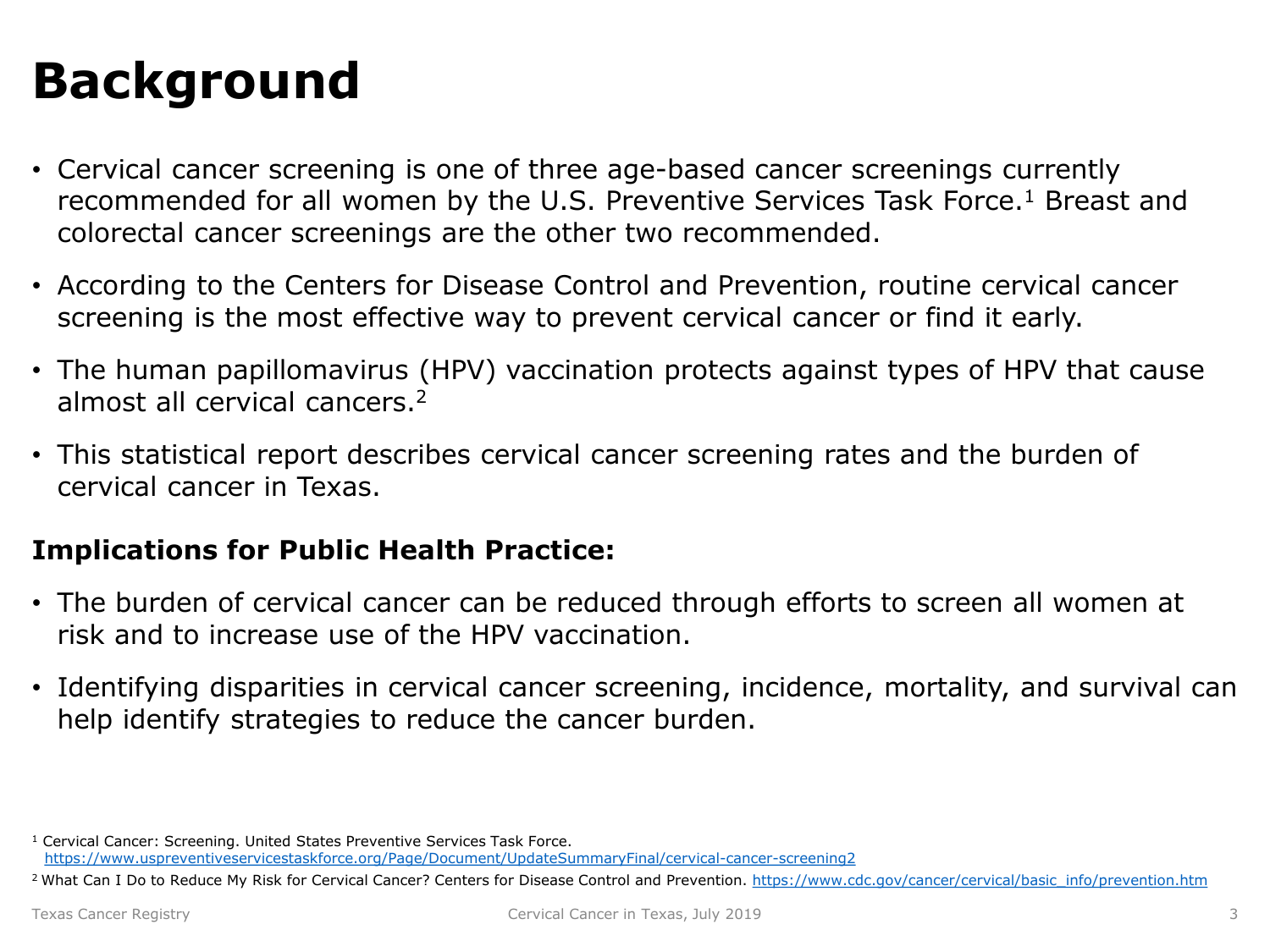# <span id="page-3-0"></span>**Cervical Cancer Overview**

- Cervical cancer is cancer that starts in the cervix. The cervix the part of the female reproductive system that connects the body of the uterus and vagina.
- Cervical cancer usually develops slowly over time. Normal cells gradually develop pre-cancerous changes, also called dysplasia, that can turn into cervical cancer.
- Most pre-cancerous cells will go away without treatment, but some can develop into cancer. Treating cervical pre-cancers can prevent almost all cervical cancers.
- Screening helps find pre-cancerous cells and cervical cancer early, when it is most easily treated.



Image: What is Cervical Cancer? American Cancer Society.<https://www.cancer.org/cancer/cervical-cancer/about/what-is-cervical-cancer.html>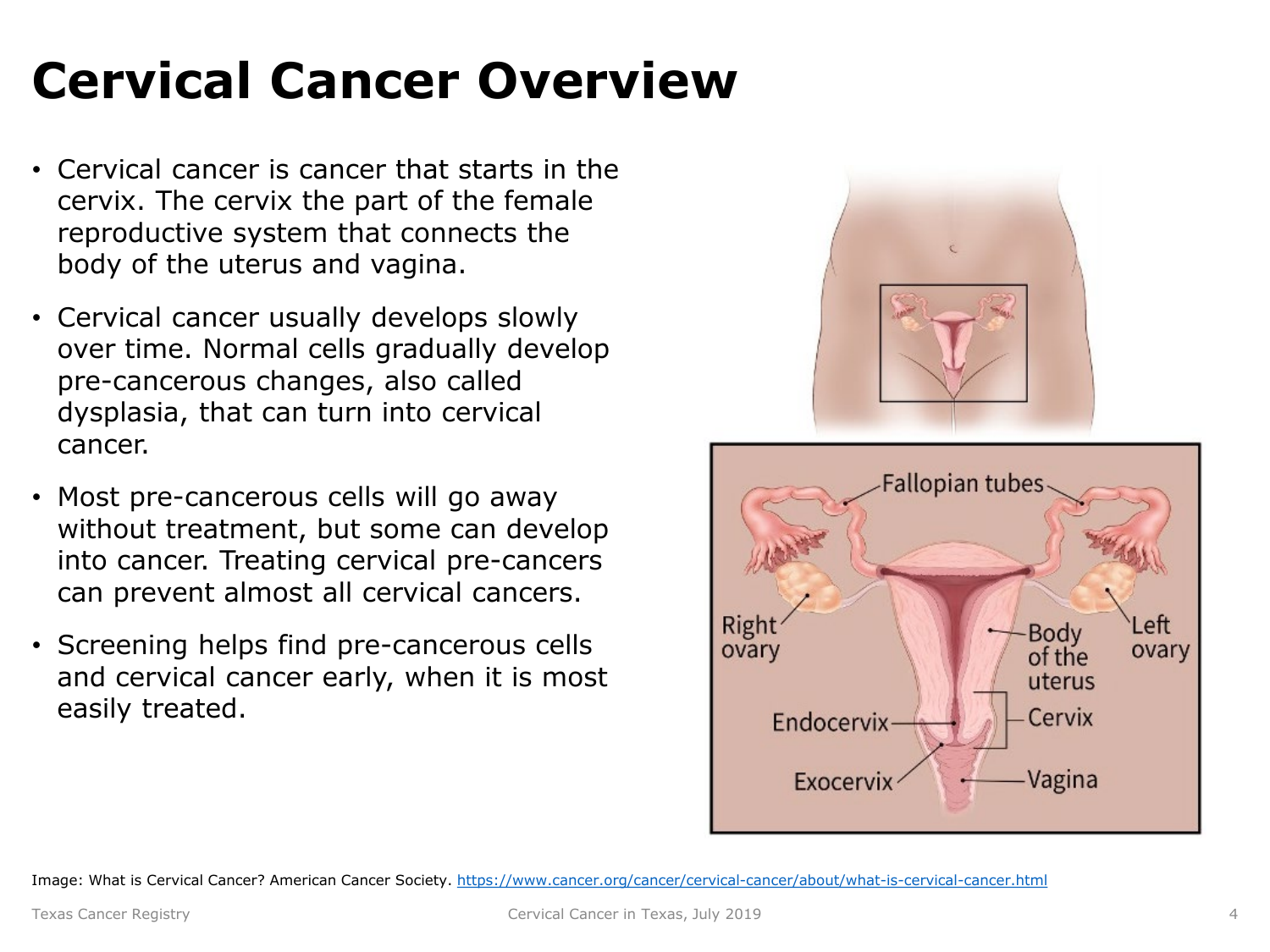# <span id="page-4-0"></span>**Cervical Cancer Risk Factors**

- Human papillomavirus (HPV) causes almost all cervical cancers.
	- Genital HPV is the most common sexually transmitted infection in the United States. Most people get it at some time in their lives.
	- HPV usually causes no symptoms.
	- Most HPV infections go away on their own or are treated before turning into cervical cancer.
- Exposure to the drug diethylstilbestrol (DES) while in the mother's womb increases the risk of cervical dysplasia and clear cell adenocarcinoma of the cervix. DES was given to some pregnant women in the United States from 1940 to 1971 to prevent miscarriage and premature labor.
- Other risk factors for cervical cancer include, but are not limited to:
	- Smoking
	- Having a weakened immune system
	- Being overweight
	- Having three or more full-term pregnancies
	- Using oral contraceptives for a long period of time

[What Are the Risk Factors for Cervical Cancer? American Cancer Society. https://www.cancer.org/cancer/cervical-cancer/prevention-and-early-detection/cervical](https://www.cancer.org/cancer/cervical-cancer/prevention-and-early-detection/cervical-cancer-risk-factors.html)cancer-risk-factors.html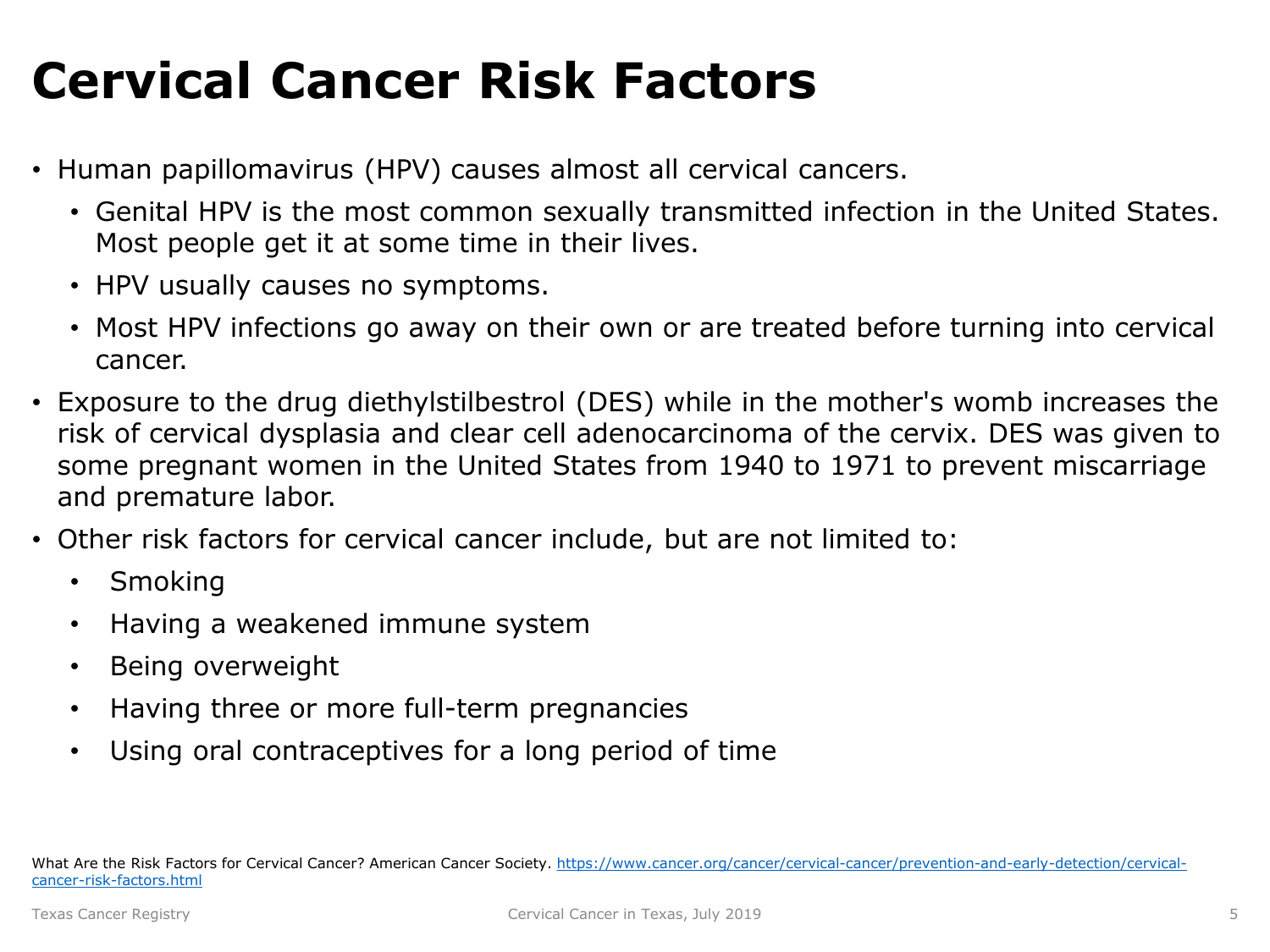# <span id="page-5-0"></span>**Cervical Cancer Screening**

- Screening is a check for cancer or abnormal cells that may become cancer in people who have no symptoms.
- Two screening tests can help find pre-cancerous cells or cervical cancer at an early stage, when it is most easily treated. Both tests involve collecting cells from the surface of the cervix and vagina.
	- The Pap test is a cytology test that views the cells under a microscope to look for cellular abnormalities.
	- The HPV test is a laboratory test that checks DNA or RNA from the sample for certain types of HPV infections.
- The U.S. Preventive Services Task Force (USPSTF) currently recommends cervical cancer screening for women ages 21 to 65 years.1
	- Women ages 21-29 should have a Pap test alone every 3 years.
	- Women ages 30-65 have three options:
		- Pap test alone every 3 years
		- HPV test alone every 5 years
		- Pap and HPV tests together every 5 years

<sup>1</sup> Cervical Cancer: Screening. United States Preventive Services Task Force. <https://www.uspreventiveservicestaskforce.org/Page/Document/UpdateSummaryFinal/cervical-cancer-screening2>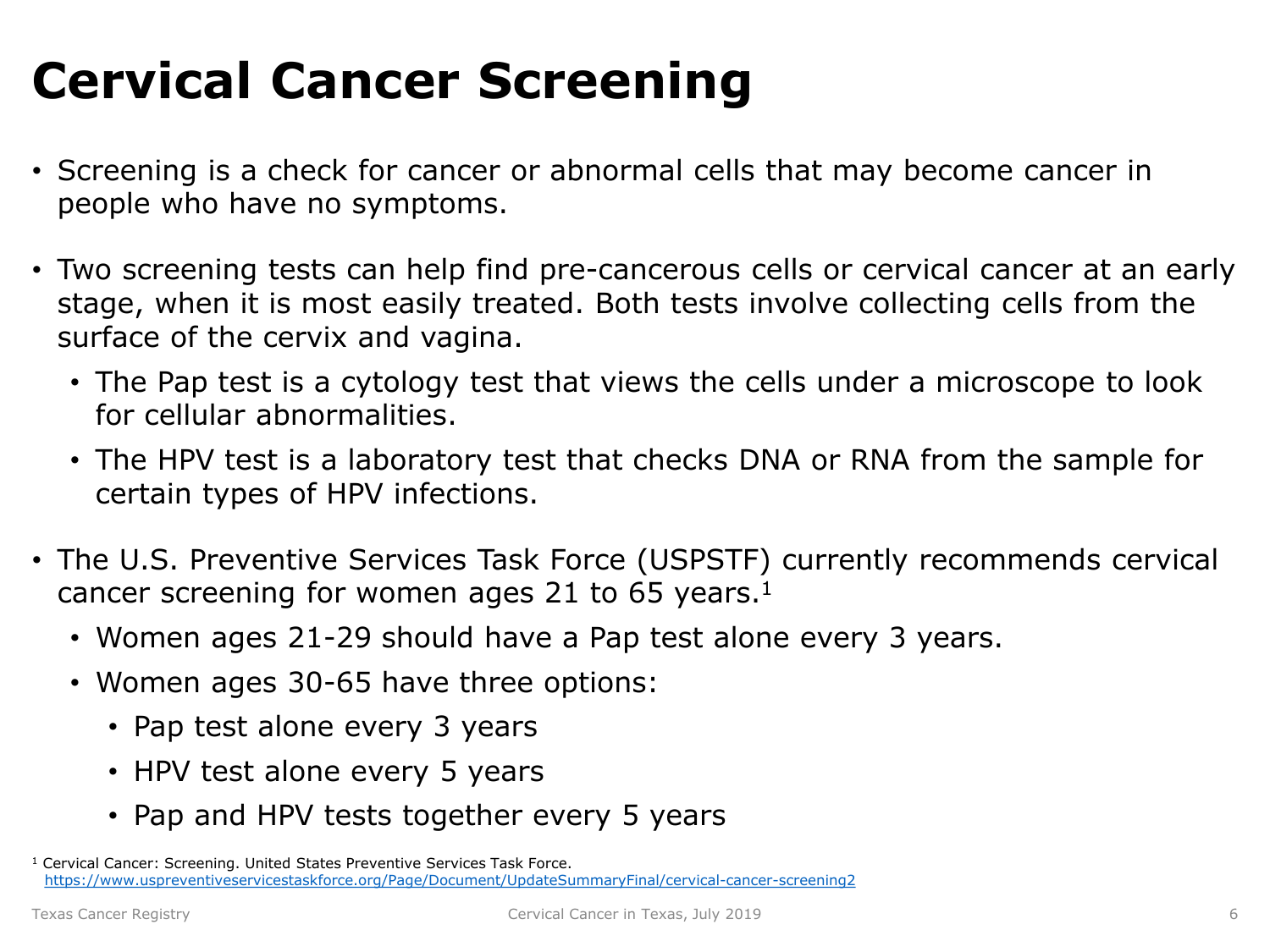## **Cervical Cancer Screening Prevalence, 2016**

In 2016, 76% of Texas women ages 21-65 years self-reported they had received a Pap test in the past three years. This was less than the self-reported screening rate for the US (80%).



Image source: State Cancer Profiles. National Cancer Institute. https://statecancerprofiles.cancer.gov/guick-profiles/index.php?statename=texas#t=1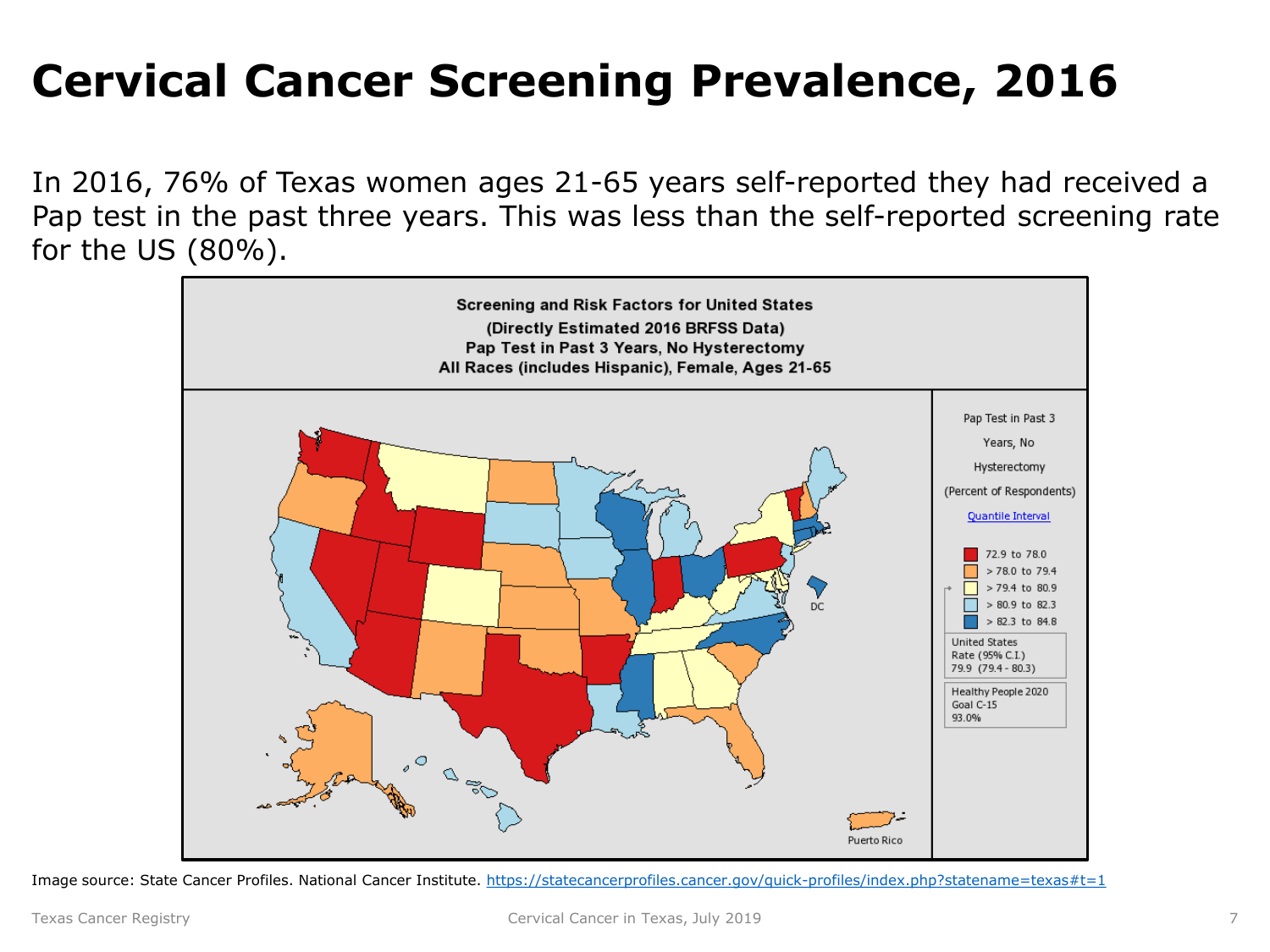### <span id="page-7-0"></span>**Cervical Cancer Screening in Texas by Race/Ethnicity and Age, 2012-2016**

From 2012-2016, 78% of 9,266 women ages 21-65 self-reported having a Pap test within the past 3 years.<sup>1</sup>

#### Non-Hispanic (NH) White **80%** なななな **NH Black 78%** Hispanic **& 75% NH American <b>A.A.A.** A.S. 85% Indian/Alaska Native NH Asian/Pacific Islander**73%**

#### **Screening by Race/Ethnicity**





<sup>1</sup> Texas Health Data - Community Survey - Texas Behavioral Risk Factor Survey. Texas Center for Health Statistics. <http://healthdata.dshs.texas.gov/CommunitySurveys/BRFSS>

Rates are averaged across surveys conducted in 2012, 2014, and 2016.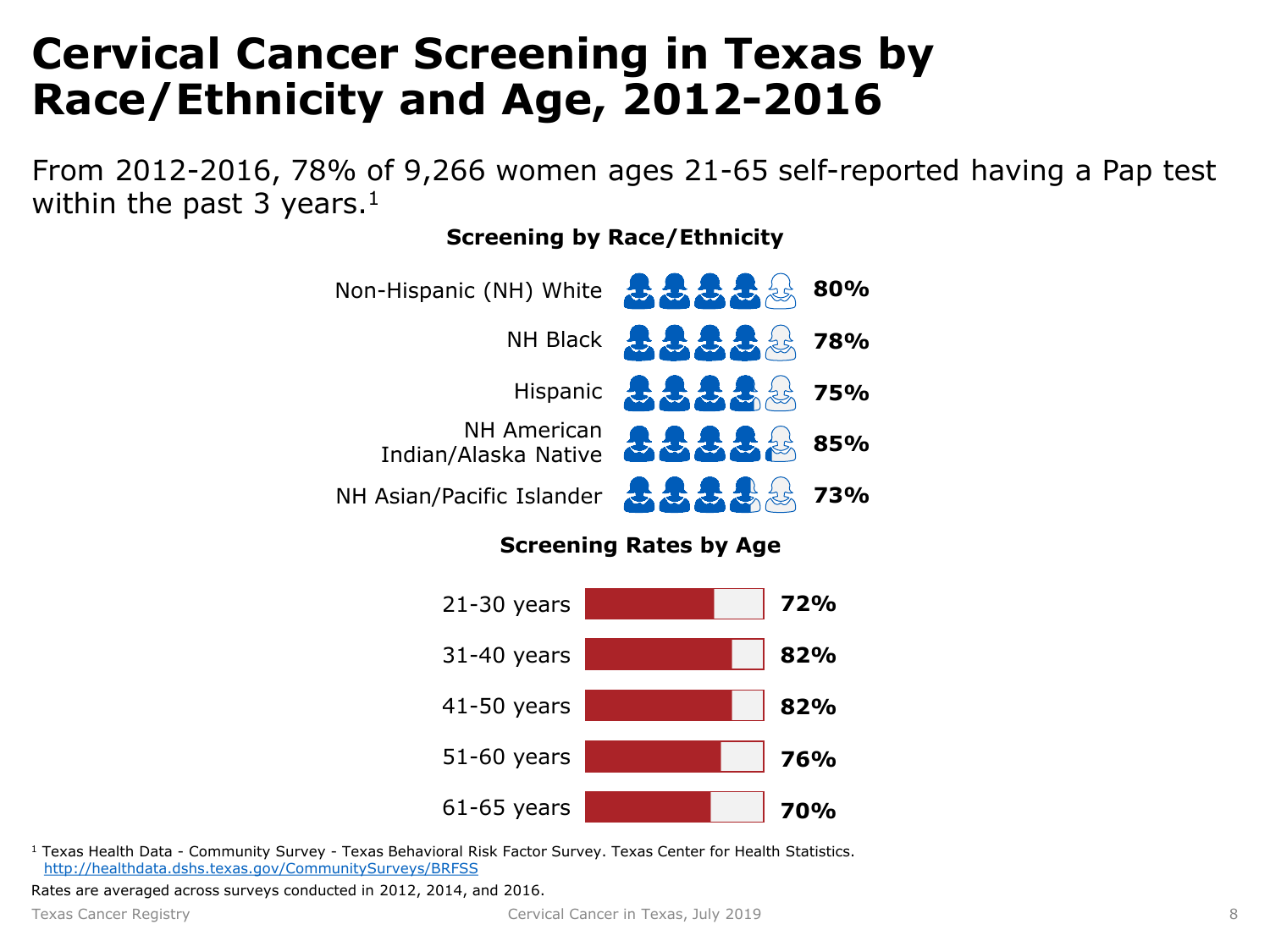### <span id="page-8-0"></span>**Cervical Cancer Screening in Texas by Education and Income, 2012-2016**

From 2012-2016, 78% of 9,266 women ages 21-65 self-reported having a Pap test within the past 3 years.<sup>1</sup>



#### **Screening Rates by Income**



<sup>1</sup> Texas Health Data - Community Survey - Texas Behavioral Risk Factor Survey. Texas Center for Health Statistics. <http://healthdata.dshs.texas.gov/CommunitySurveys/BRFSS>

Rates are averaged across surveys conducted in 2012, 2014, and 2016.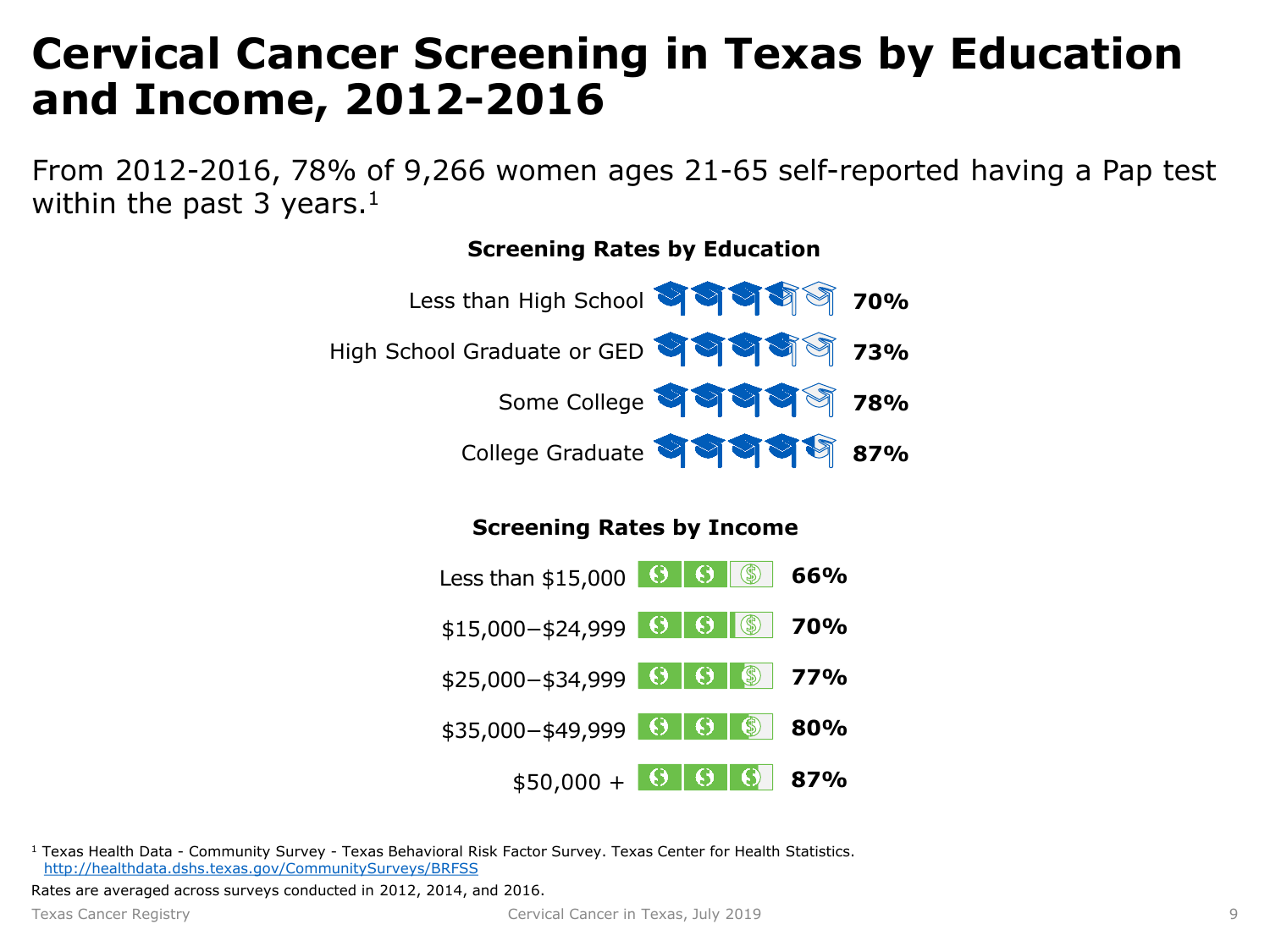# <span id="page-9-0"></span>**Overview of Cervical Cancer in Texas**

#### **Incidence (New Cases)**

- During 2012-2016, the cervical cancer incidence rate was 9.2 cases per 100,000 women.
- Cervical cancer is the  $3<sup>rd</sup>$  leading cancer diagnosis in women ages 20-39 (9.9 cases per 100,000) and  $5<sup>th</sup>$  in women ages 40-49 (17.7 cases per 100,000).
- In 2019, it is estimated that 1,395 new cases of cervical cancer will be diagnosed in Texas.

#### **Mortality (Deaths)**

- During 2012-2016, the cervical cancer mortality rate was 2.9 deaths per 100,000 women.
- Cervical cancer is the  $2<sup>nd</sup>$  leading cause of cancer death in women ages 20-39 (1.6 deaths per 100,000) and  $4<sup>th</sup>$  in women ages 40-49 (4.6 deaths per 100,000).
- In 2019, an estimated 447 women will die of cervical cancer in Texas.

#### **Survivorship (Prevalence)**

• There are 14,458 cervical cancer survivors in Texas. This is the number of Texans who were diagnosed with cervical cancer between 1995-2015 and are alive as of January 1, 2016.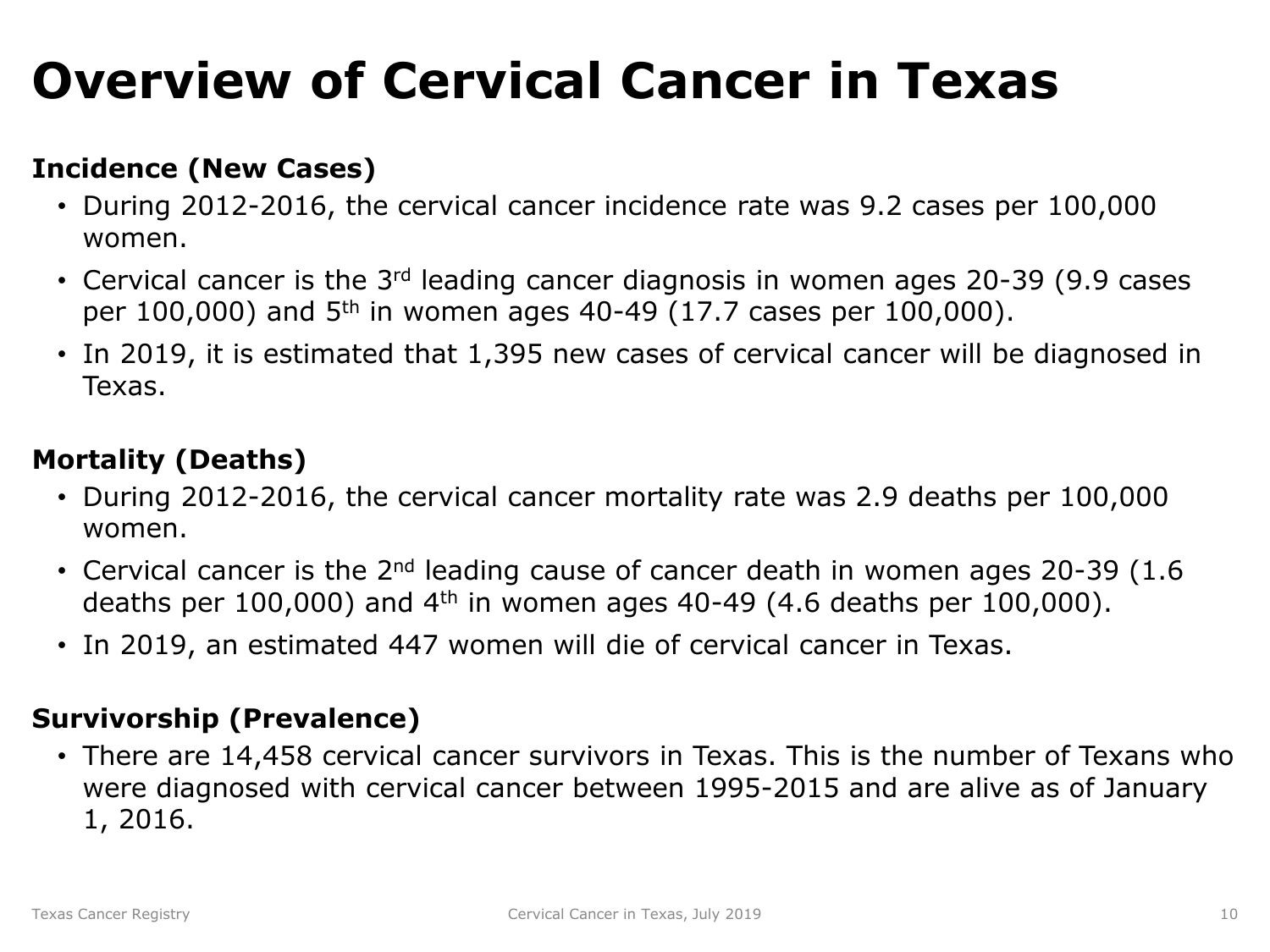# **Definitions and Abbreviations**

- **Age-adjusted incidence rate:** number of new cancer cases diagnosed per 100,000 people per year. Numbers are age-adjusted to allow for comparison between populations with different age compositions.
- **Age-adjusted mortality rate:** number of cancer deaths per 100,000 people per year. Numbers are age-adjusted to allow for comparison between populations with different age compositions.
- **Annual percent change (APC):** measures the trend in rates over time, such as how quickly (or slowly) a cancer has increased in incidence over a given time period. For example, an APC of -2.0% over 10 years means that there was a 2% decrease in incidence rate per year. It is calculated by fitting a least squares regression line to the natural logarithm of the ageadjusted rates. The slope is tested for a significant difference from 0. If the slope changes over the assessed time period, the trend is considered to have a 'joinpoint.'
- **Race/ethnicity group acronyms:** Non-Hispanic (NH), Asian/Pacific Islander (A/PI), American Indian/Alaska Native (AI/AN).
- **Note on confidence intervals (CIs):** 95% confidence intervals are shown and provide a range of values that have a specified probability of containing the true rate. 95% of the time the true rate will lie within these limits. Rates with large confidence intervals should be interpreted with caution. A 95% confidence interval around a rate that is at least as large as the rate itself is generally considered unstable. When there is no overlap in confidence intervals, rates can be considered to be significantly different. If confidence intervals partially overlap, further testing may be required to determine whether there is a statistically significant difference.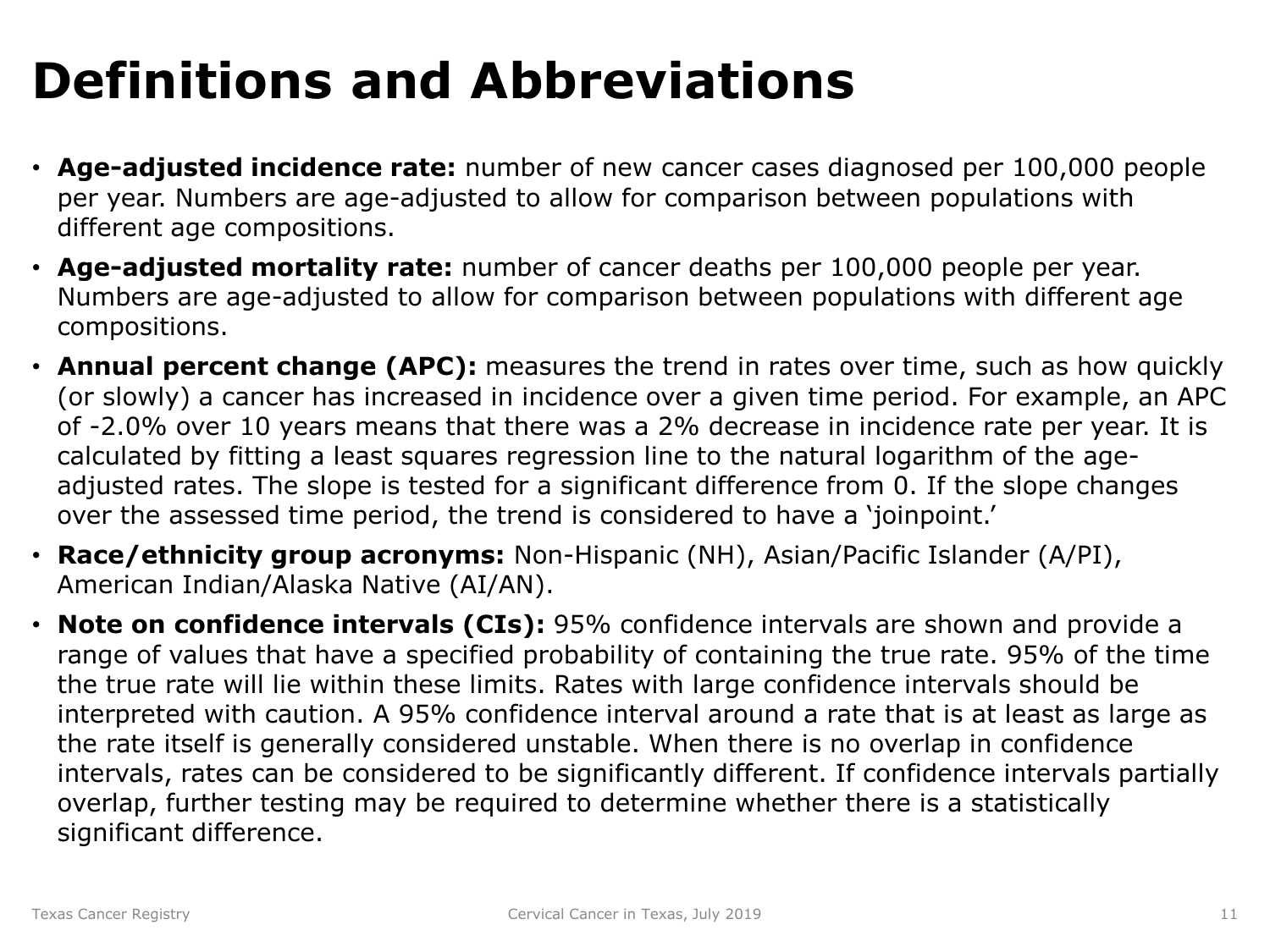## <span id="page-11-0"></span>**Cervical Cancer Incidence in Texas**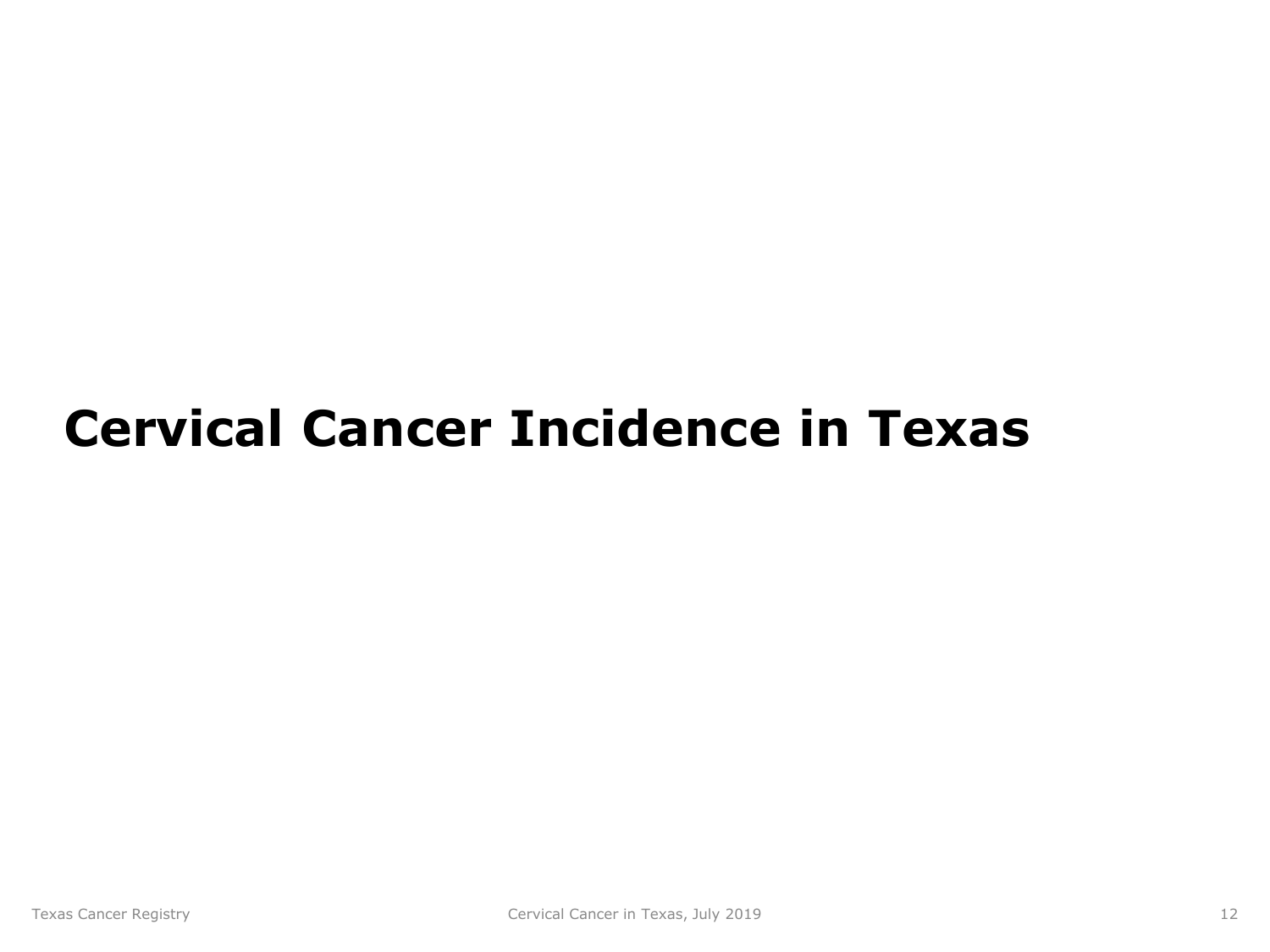## **Cervical Cancer Incidence Rates, 2012-2016**

From 2012 to 2016, Texas ranked 4th out of all US states and DC in cervical cancer incidence. The cervical cancer incidence rate in Texas was 9.2 cases per 100,000 women. The US rate was 7.6.



Image Source: United States Cancer Statistics: Data Visualizations. Centers for Disease Control and Prevention. <https://gis.cdc.gov/Cancer/USCS/DataViz.html>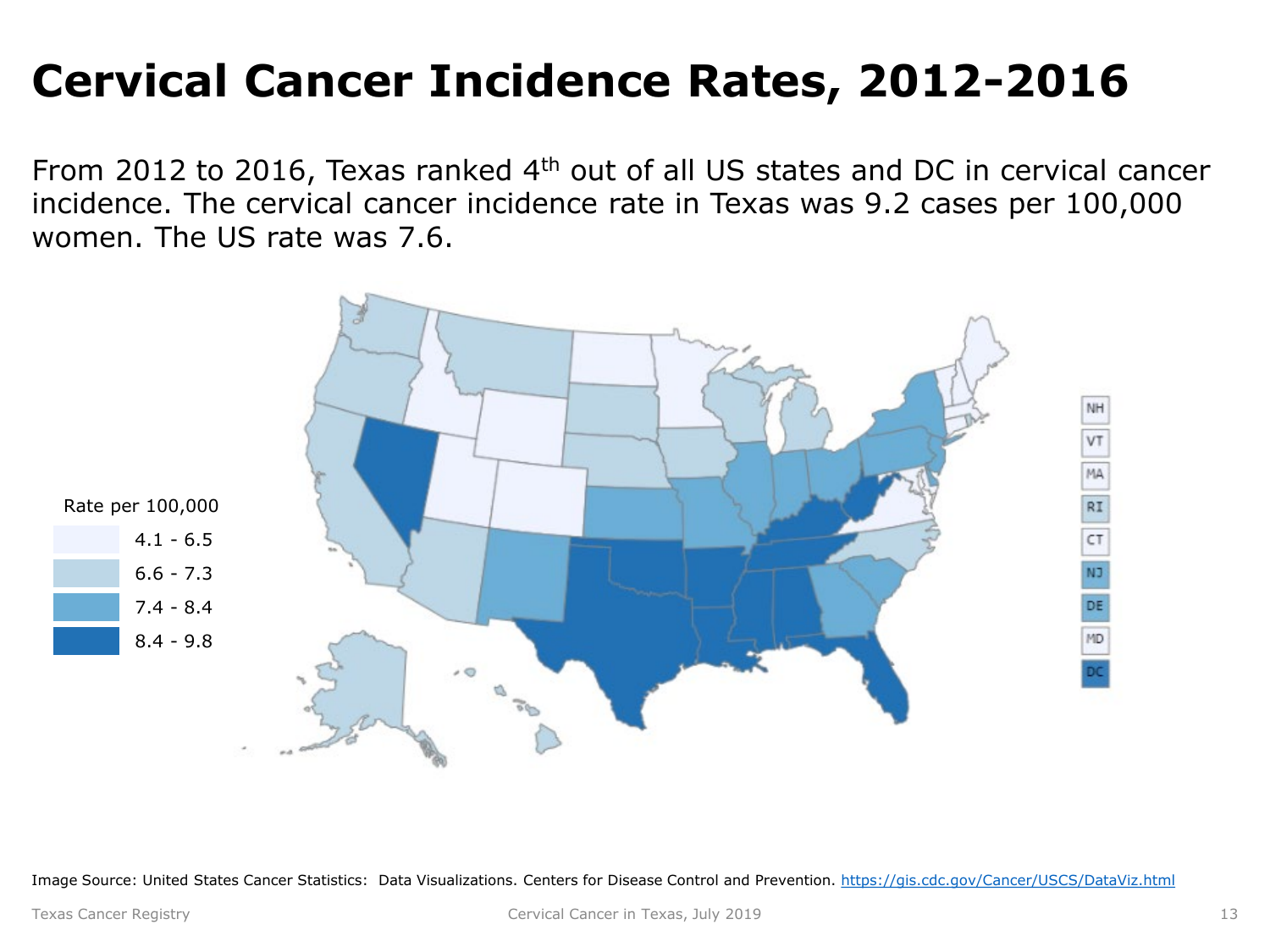### <span id="page-13-0"></span>**Cervical Cancer Incidence Rates by Race/Ethnicity, 2012-2016**



- Hispanic women had the highest rates of cervical cancer (11.5 cases per 100,000 women).
- Non-Hispanic (NH) Asian/Pacific Islanders women had the lowest rates of cervical cancer (5.4).

AI/AN = American Indian/Alaska Native; A/PI = Asian/Pacific Islander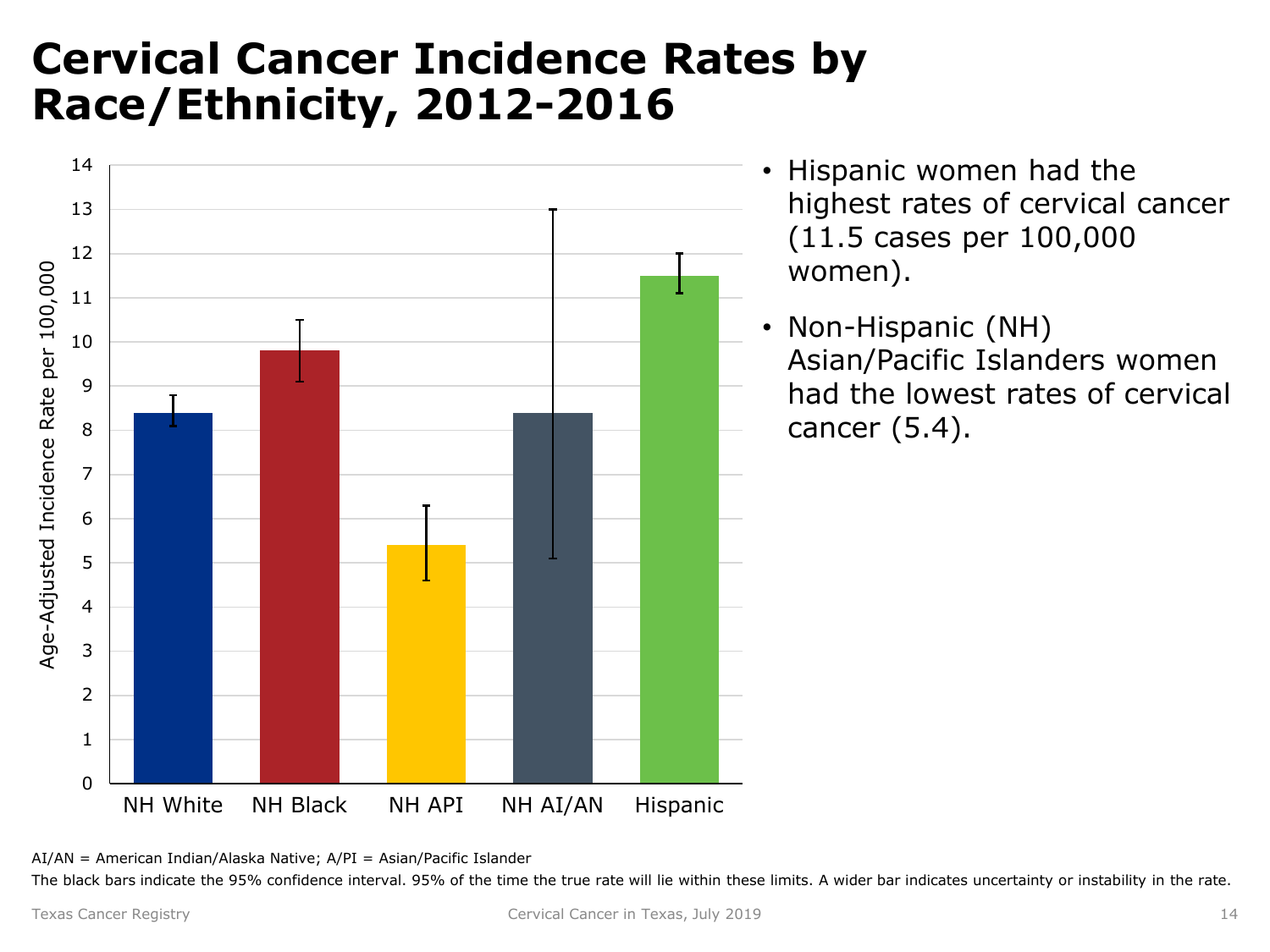#### <span id="page-14-0"></span>**Cervical Cancer Incidence Rate Trends in Texas, 1995-2016**

- Overall, incidence rates decreased significantly by an average of 2.9% per year, from 1995-2006.
- Incidence rates decreased most sharply among Hispanic women, decreasing by an average of 4% per year, from 1995-2010.
- Incidence rates also decreased significantly among non-Hispanic (NH) white women, NH black women, and NH Asian/Pacific Islander women.

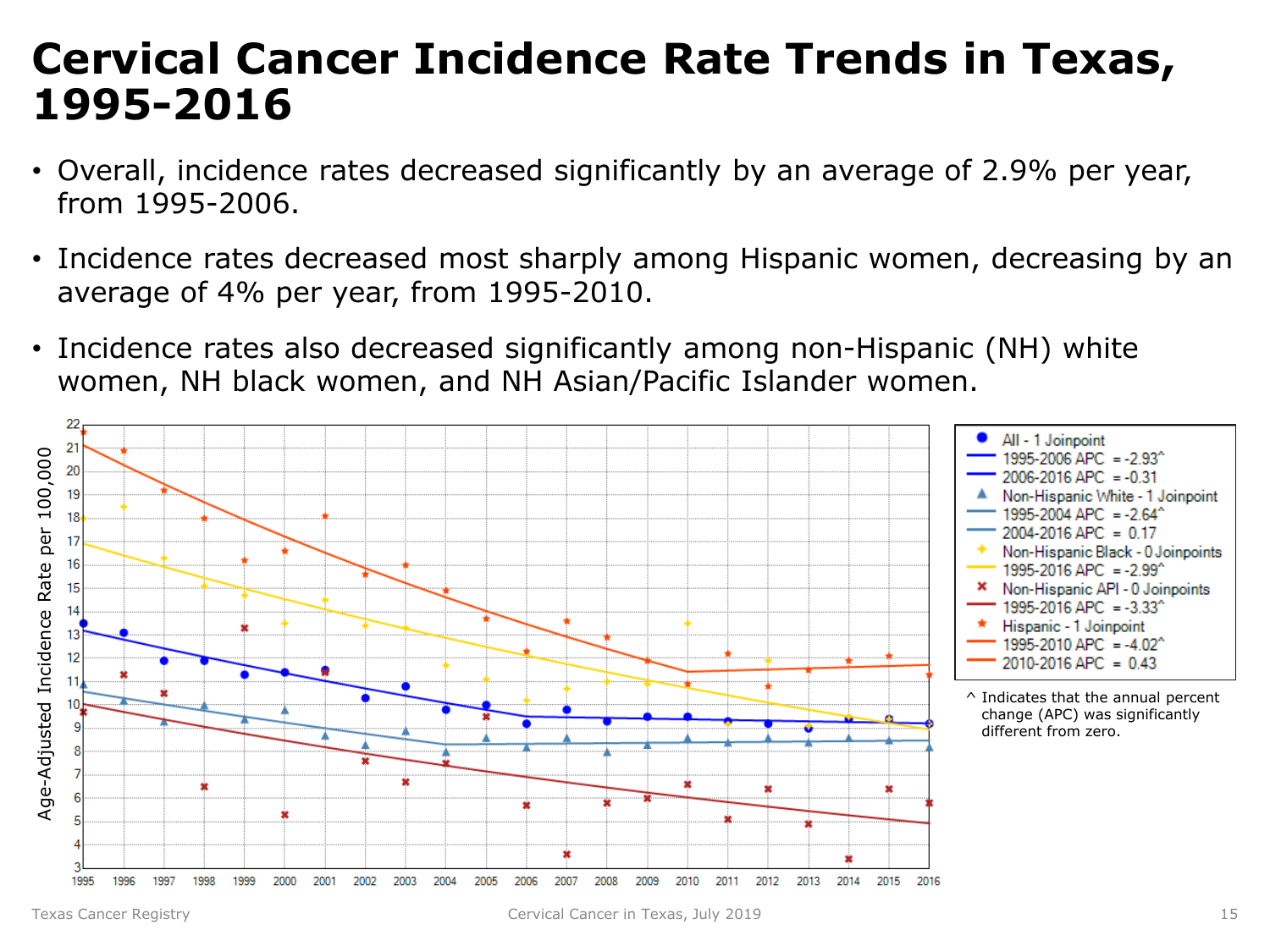### <span id="page-15-0"></span>**Cervical Cancer Incidence Rates by Age at Diagnosis, 2012-2016**



- Incidence rates increased sharply after age 30. The rate almost tripled between the age groups 21-30 years (5.6 cases per 100,000) and 31-40 years (15.6).
- Incidence rates were highest among women ages 41-50 years (17.5).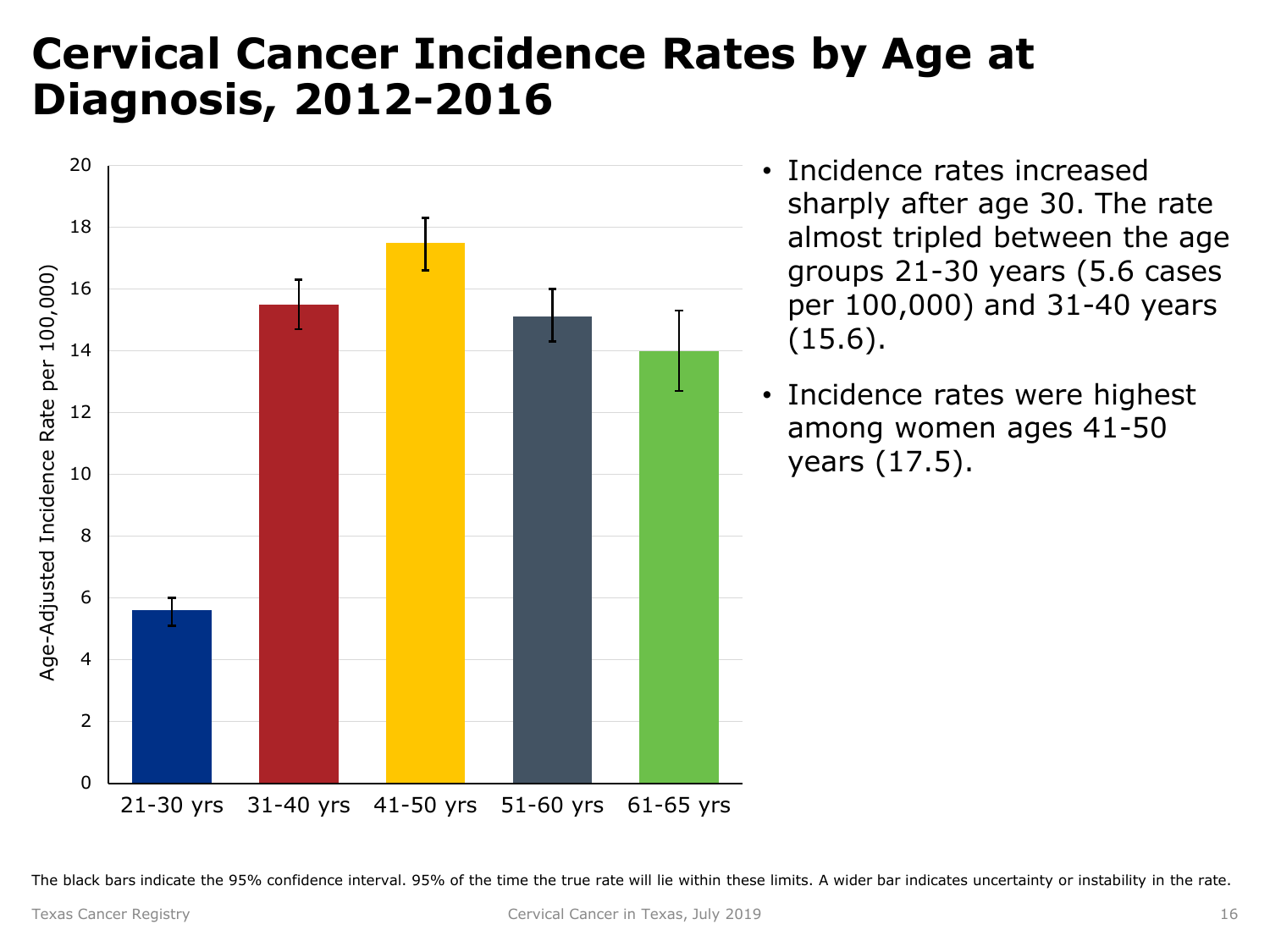### <span id="page-16-0"></span>**Cervical Cancer Incidence Rates by Race/ Ethnicity and Stage at Diagnosis, 2012-2016**



- Early Stage Late Stage Non-Hispanic (NH) white women had a higher incidence rate of early-stage cervical cancer than late-stage.
	- All other race/ethnicity groups had a higher incidence of latestage cervical cancer as compared to early-stage diagnoses.
	- Hispanic women had the highest incidence rate of latestage cervical cancer (5.5 cases per 100,000).

AI/AN = American Indian/Alaska Native; A/PI = Asian/Pacific Islander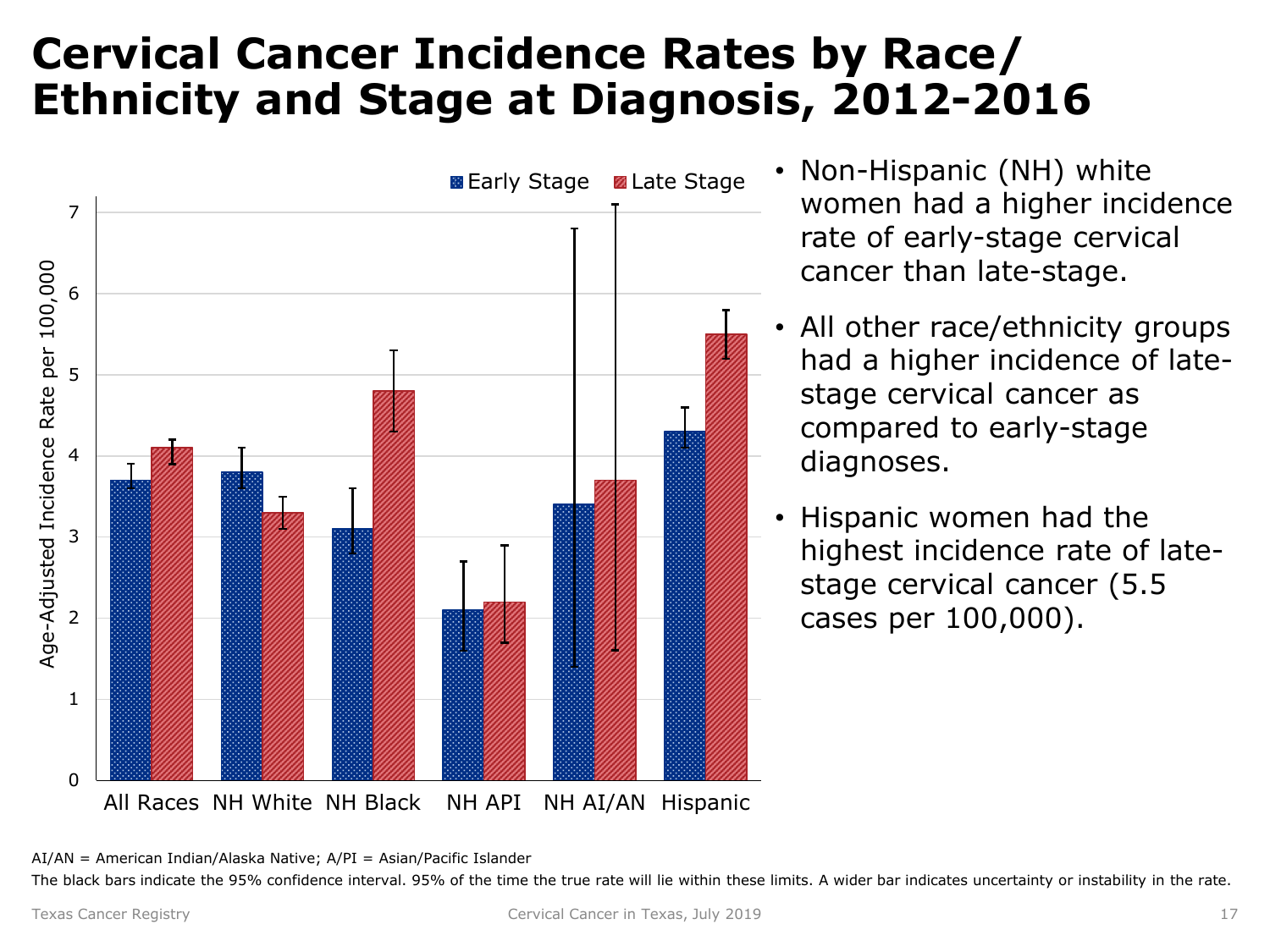### <span id="page-17-0"></span>**Cervical Cancer Cases by Race/Ethnicity and Stage at Diagnosis, 2012-2016**



**ØLocalized ■ Regional BDistant ■ Unknown • Non-Hispanic (NH) white** 

women had the highest percentage of cervical cancer cases diagnosed at a localized stage (42%).

• NH black women had the highest proportion of cases diagnosed at the distant stage  $(17\%)$ .

AI/AN = American Indian/Alaska Native; A/PI = Asian/Pacific Islander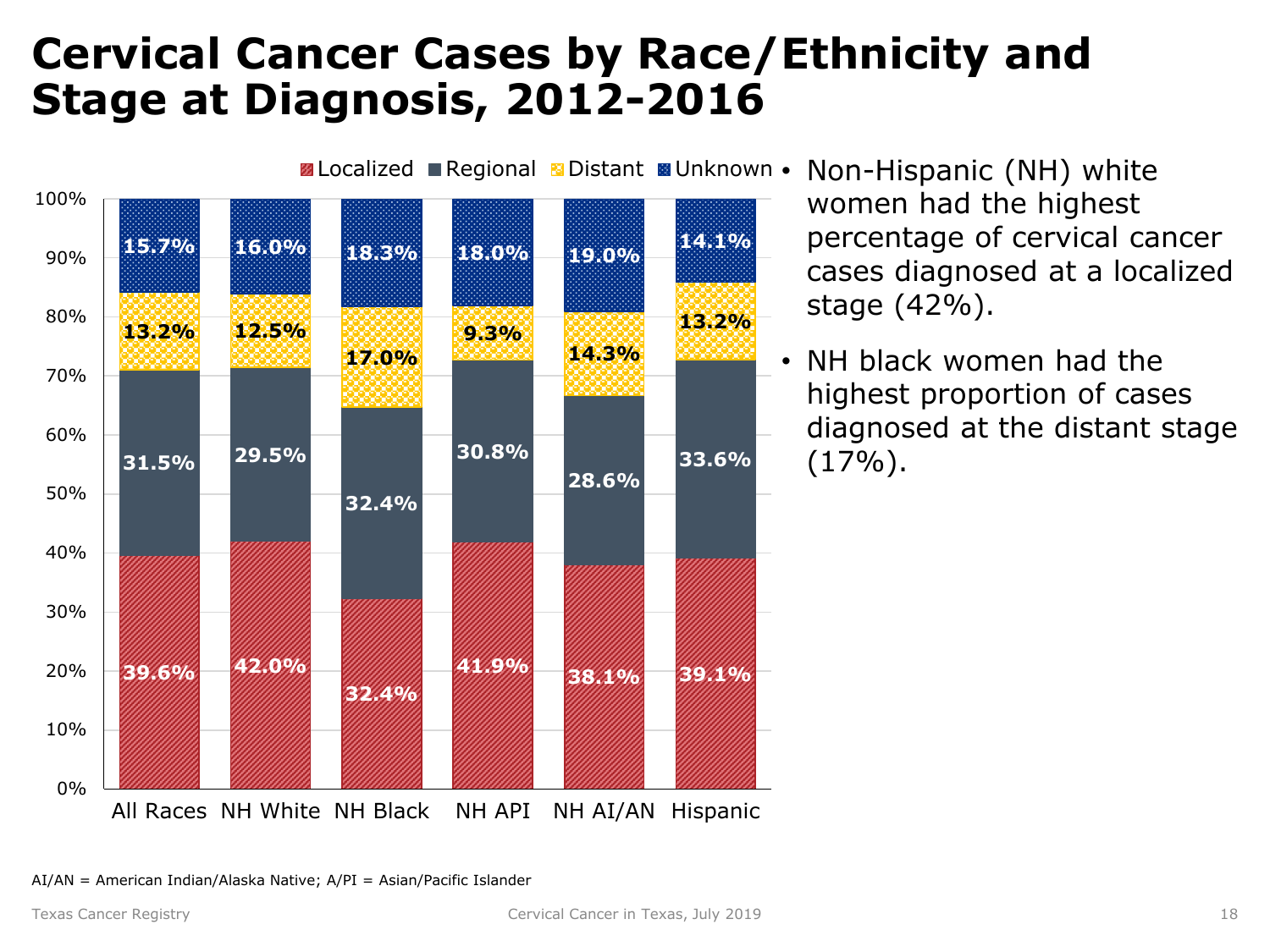#### <span id="page-18-0"></span>**Cervical Cancer Incidence Rates by Health Service Region, 2012-2016**

Age-Adjusted Invasive Cancer Incidence Rates in Texas Cervix Uteri, 2012 - 2016 By Health Service Region Age-Adjusted to the 2000 U.S. Standard Population Texas Rate: 9.2 / per 100,000  $\boxed{7.7 - 8.8}$  $9.6 - 9.8$  $10.4 - 10.6$  $11.3 - 11.5$ All rates per 100,000. Data accessed June 5, 2019. Cancer Incidence File, Jan 2019. © 2019 Texas Cancer Registry.

From 2012-2016, 6168 new cases of cervical cancer were diagnosed in Texas. The incidence rate was 9.2 per 100,000 women.

| <b>Health Service</b><br><b>Region</b> | <b>Number</b><br>of Cases | <b>Incidence</b><br>Rate |
|----------------------------------------|---------------------------|--------------------------|
| HSR 1                                  | 206                       | 10.6                     |
| HSR <sub>2</sub>                       | 120                       | 9.8                      |
| HSR <sub>3</sub>                       | 1,492                     | 8.0                      |
| HSR <sub>4</sub>                       | 247                       | 8.8                      |
| HSR <sub>5</sub>                       | 212                       | 11.3                     |
| HSR <sub>6</sub>                       | 1,613                     | 9.7                      |
| HSR <sub>7</sub>                       | 612                       | 7.7                      |
| HSR <sub>8</sub>                       | 726                       | 10.5                     |
| HSR <sub>9</sub>                       | 134                       | 9.6                      |
| HSR 10                                 | 219                       | 10.4                     |
| HSR 11                                 | 585                       | 11.5                     |

Image Source: Web Query Tool. Texas Cancer Registry.<https://www.cancer-rates.info/tx/>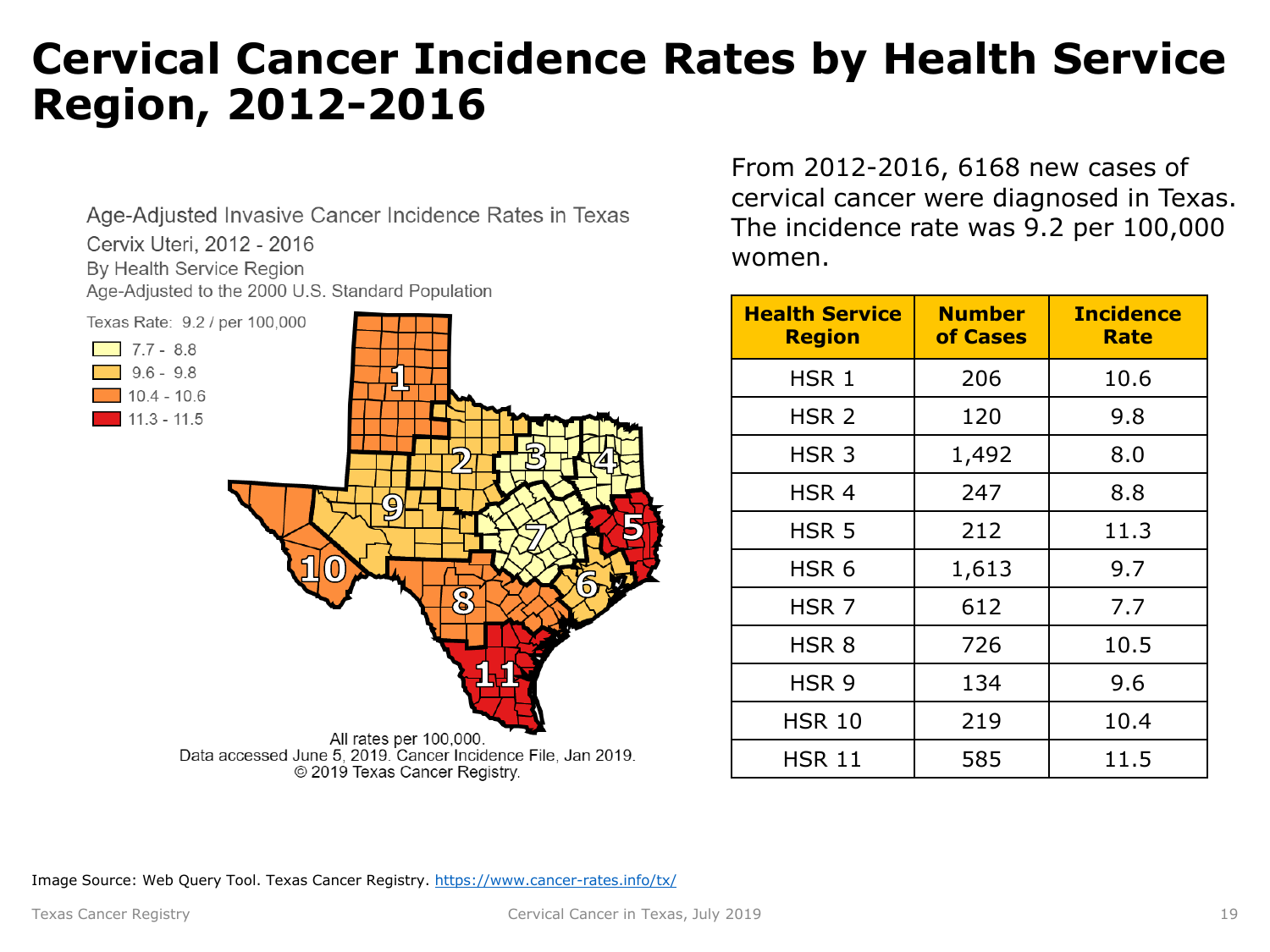# **Urban-Rural Classifications**

The Texas Cancer Registry uses the National Center for Health Statistics (NCHS) Urban-Rural Classification Scheme for Counties to classify population areas across the state.

| <b>Category</b>        | <b>Definition</b>                                                                                                                                                                                                                                                                          |  |
|------------------------|--------------------------------------------------------------------------------------------------------------------------------------------------------------------------------------------------------------------------------------------------------------------------------------------|--|
| Metropolitan           |                                                                                                                                                                                                                                                                                            |  |
| Large central<br>metro | Counties in metropolitan statistical areas (MSA) with populations of<br>1 million or more that contain entire populations in the largest<br>principal city, have entire populations contained in largest principal<br>city, or contain at least 250,000 inhabitants of any principal city. |  |
| Large fringe metro     | Counties in MSAs with populations of 1 million or more that do not<br>qualify as large central metro counties.                                                                                                                                                                             |  |
| Medium metro           | Counties in MSAs of populations between 250,000 - 999,999.                                                                                                                                                                                                                                 |  |
| Small metro            | Counties in MSAs of populations less than 250,000.                                                                                                                                                                                                                                         |  |
| Nonmetropolitan        |                                                                                                                                                                                                                                                                                            |  |
| Micropolitan           | Counties with an urban cluster population of 10,000-49,999.                                                                                                                                                                                                                                |  |
| <b>Noncore</b>         | Nonmetro counties that do not qualify as micropolitan.                                                                                                                                                                                                                                     |  |

Source: NCHS Urban-Rural Classification Scheme for Counties, NCHS/CDC, Updated June 2017.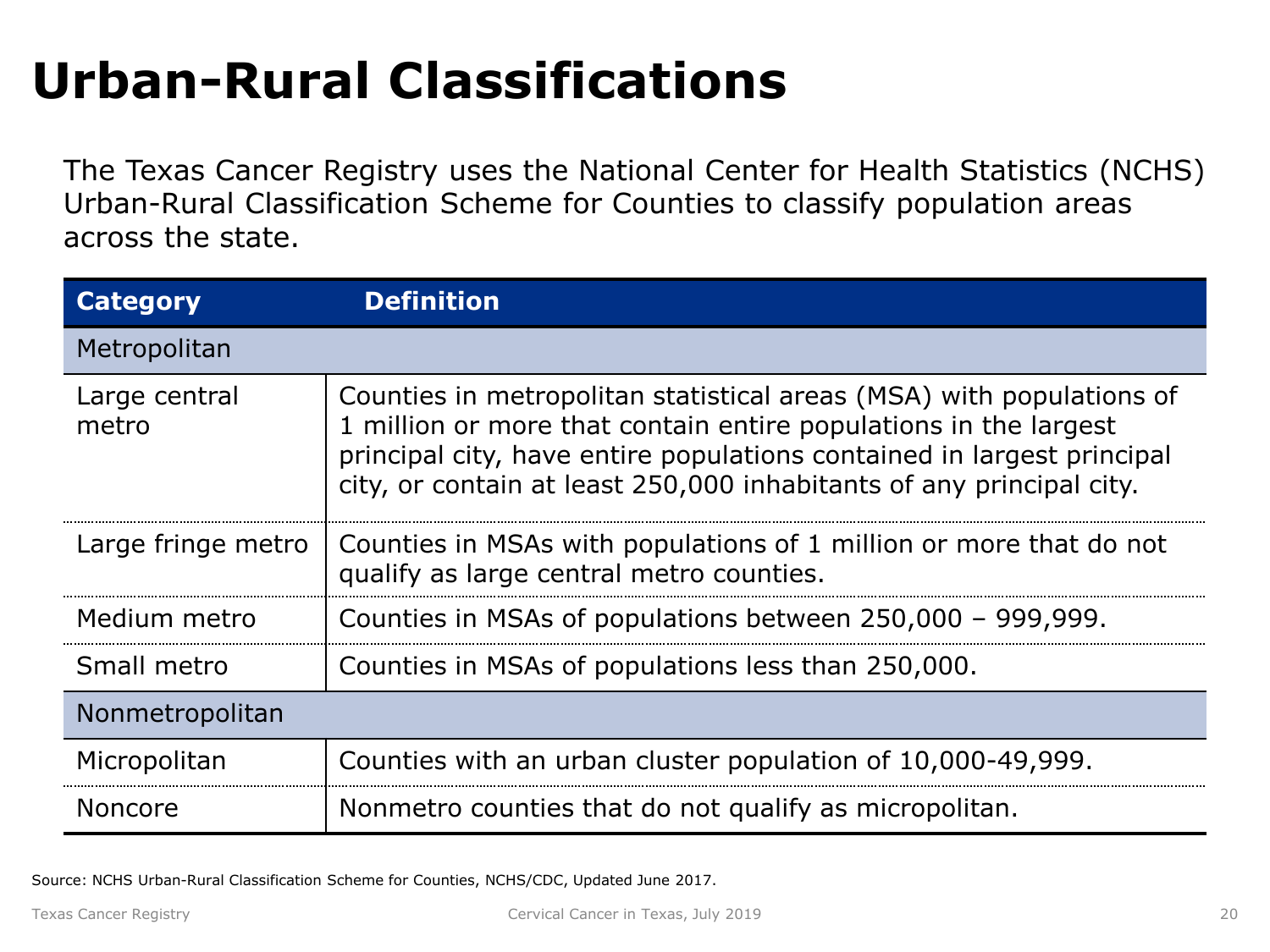### **Urban-Rural Classification of Texas Counties**



Source: NCHS Urban-Rural Classification Scheme for Counties, NCHS/CDC, Updated June 2017.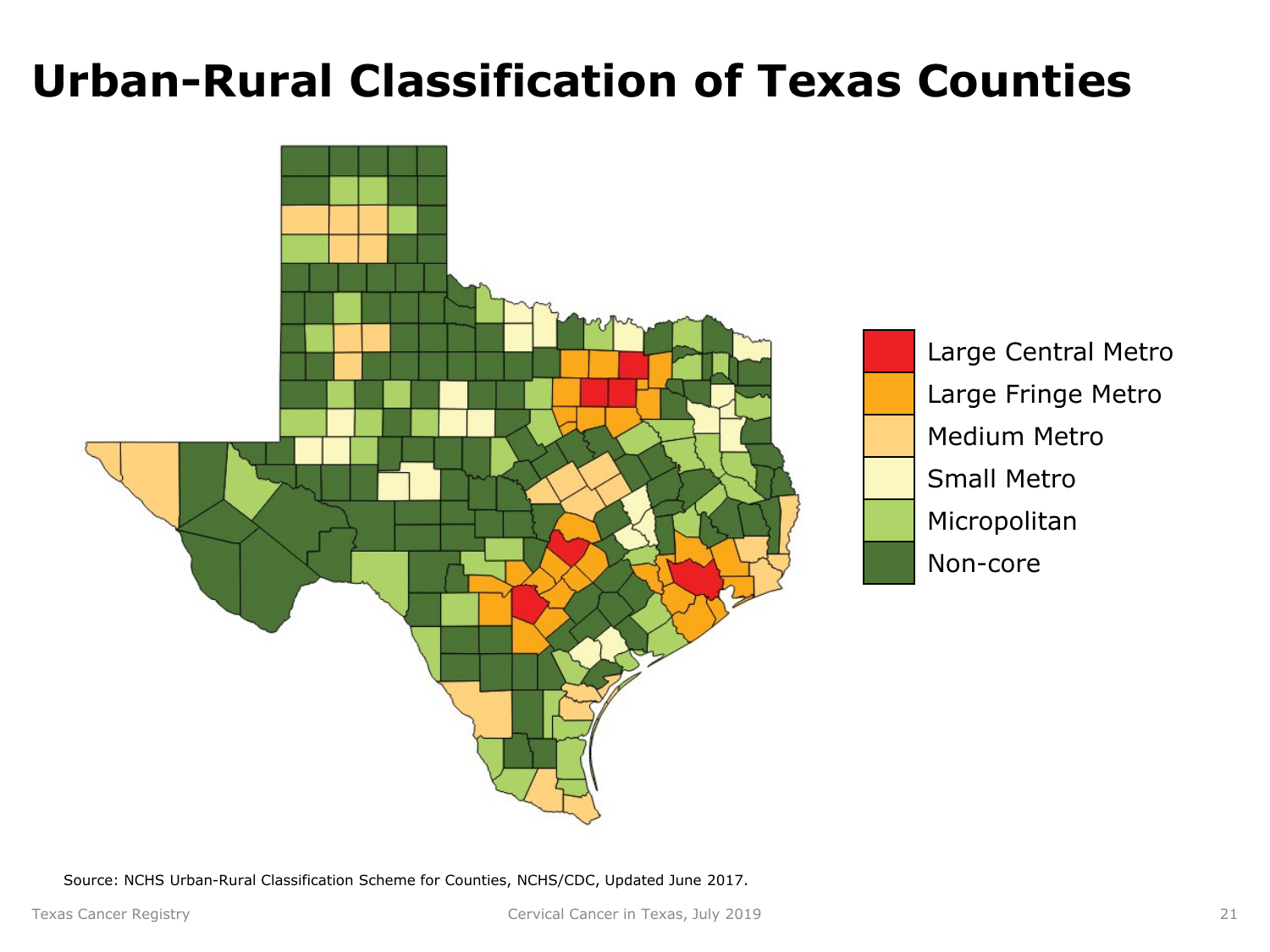### <span id="page-21-0"></span>**Cervical Cancer Incidence by Urban-Rural Classification, 2012-2016**



- Incidence rates were highest in micropolitan (11.3 cases per 100,000), medium metro (10.7), and non-core areas (10.1)
- Large fringe metro (7.4), small metro areas (9.0) and large central metro (9.3) had the lowest incidence rates.
- Overall, incidence rates were significantly higher in non-metro counties (10.7) compared to metro counties (9.4).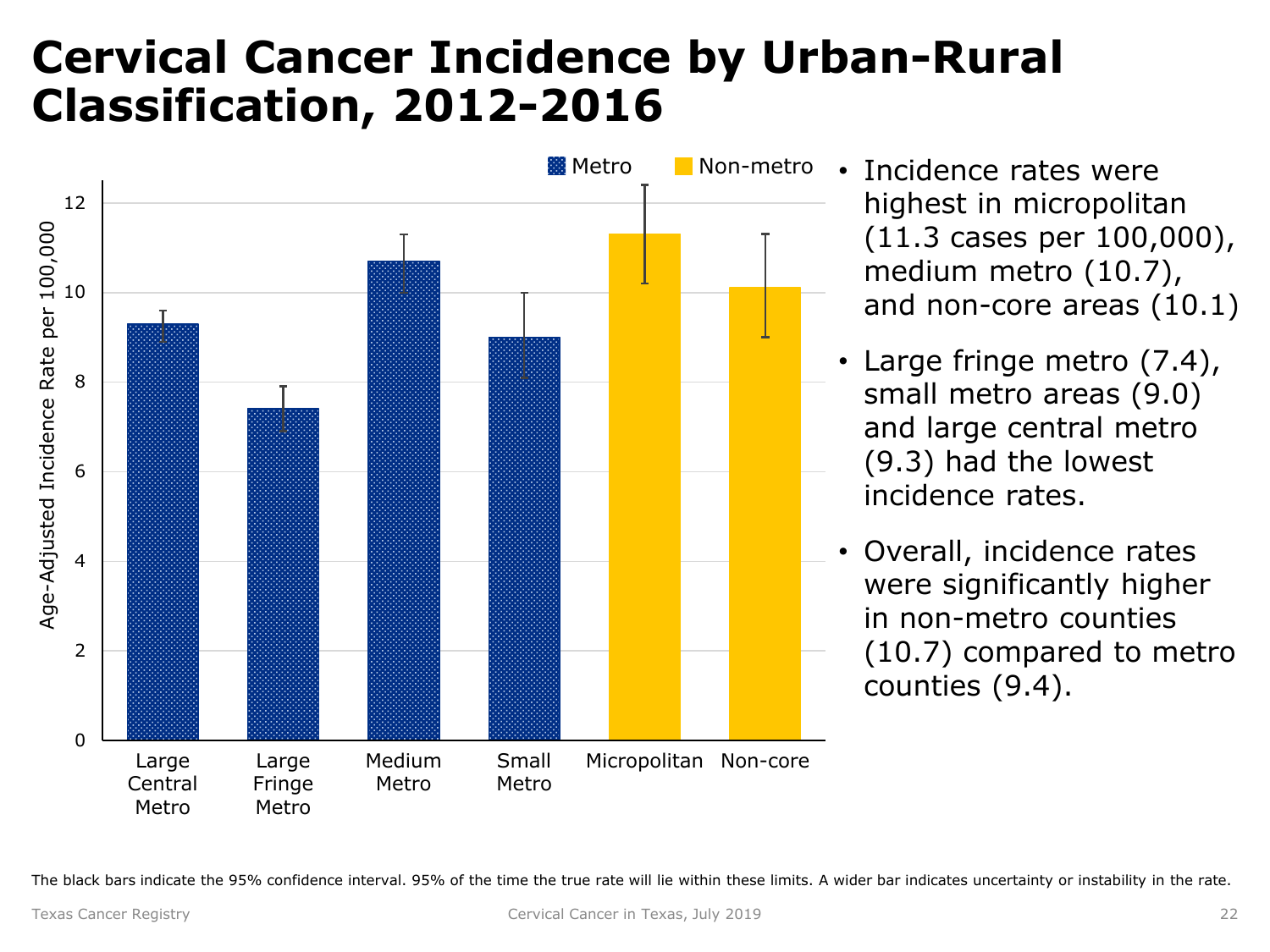## <span id="page-22-0"></span>**Cervical Cancer Mortality in Texas**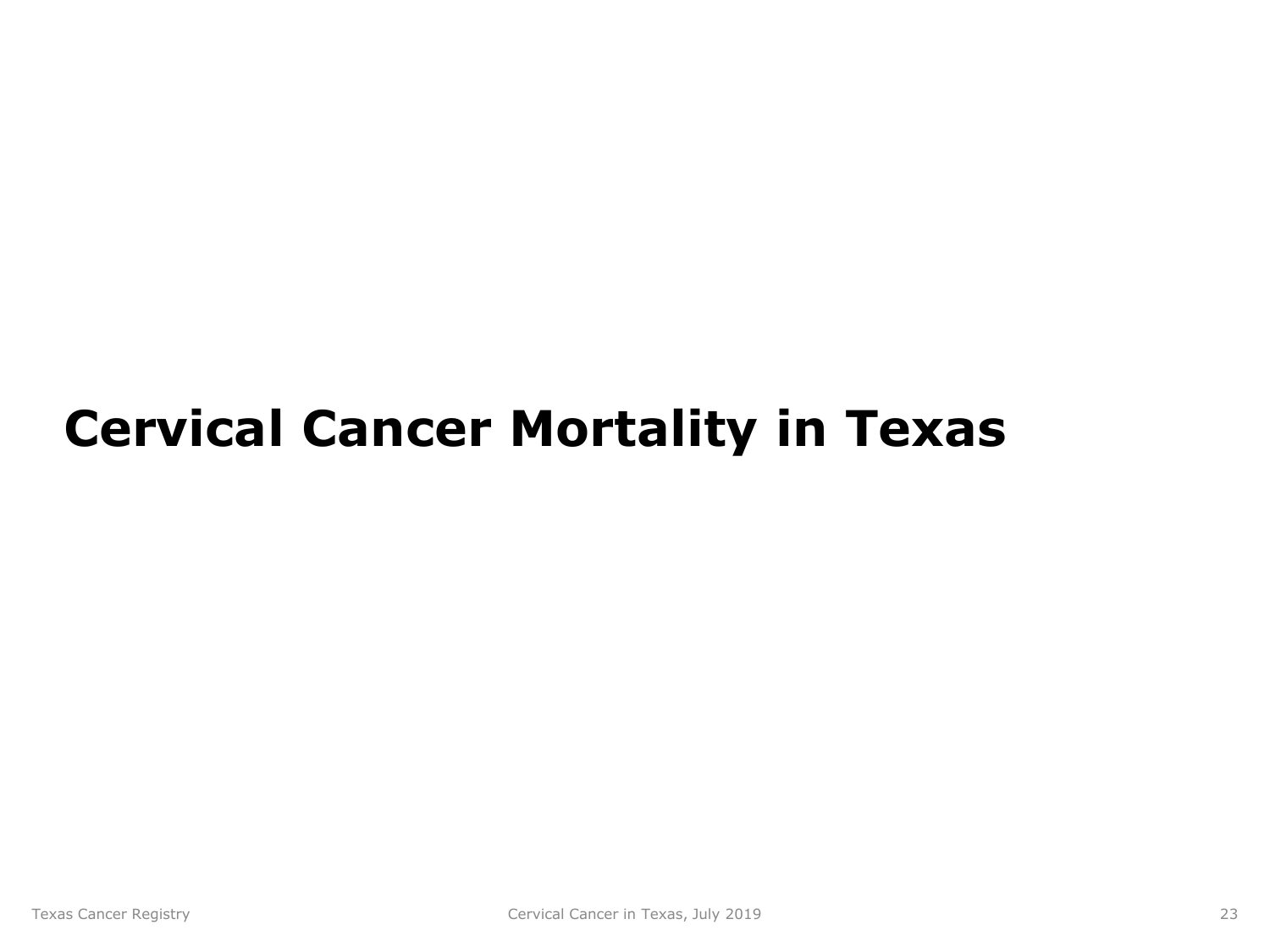## **Cervical Cancer Mortality Rates, 2012-2016**

From 2012 to 2016, Texas ranked 7th out of all US states and DC in cervical cancer mortality. The mortality rate of cervical cancer in Texas was 2.9 deaths per 100,000. The US rate was 2.3.



Image Source: United States Cancer Statistics: Data Visualizations. Centers for Disease Control and Prevention. <https://gis.cdc.gov/Cancer/USCS/DataViz.html>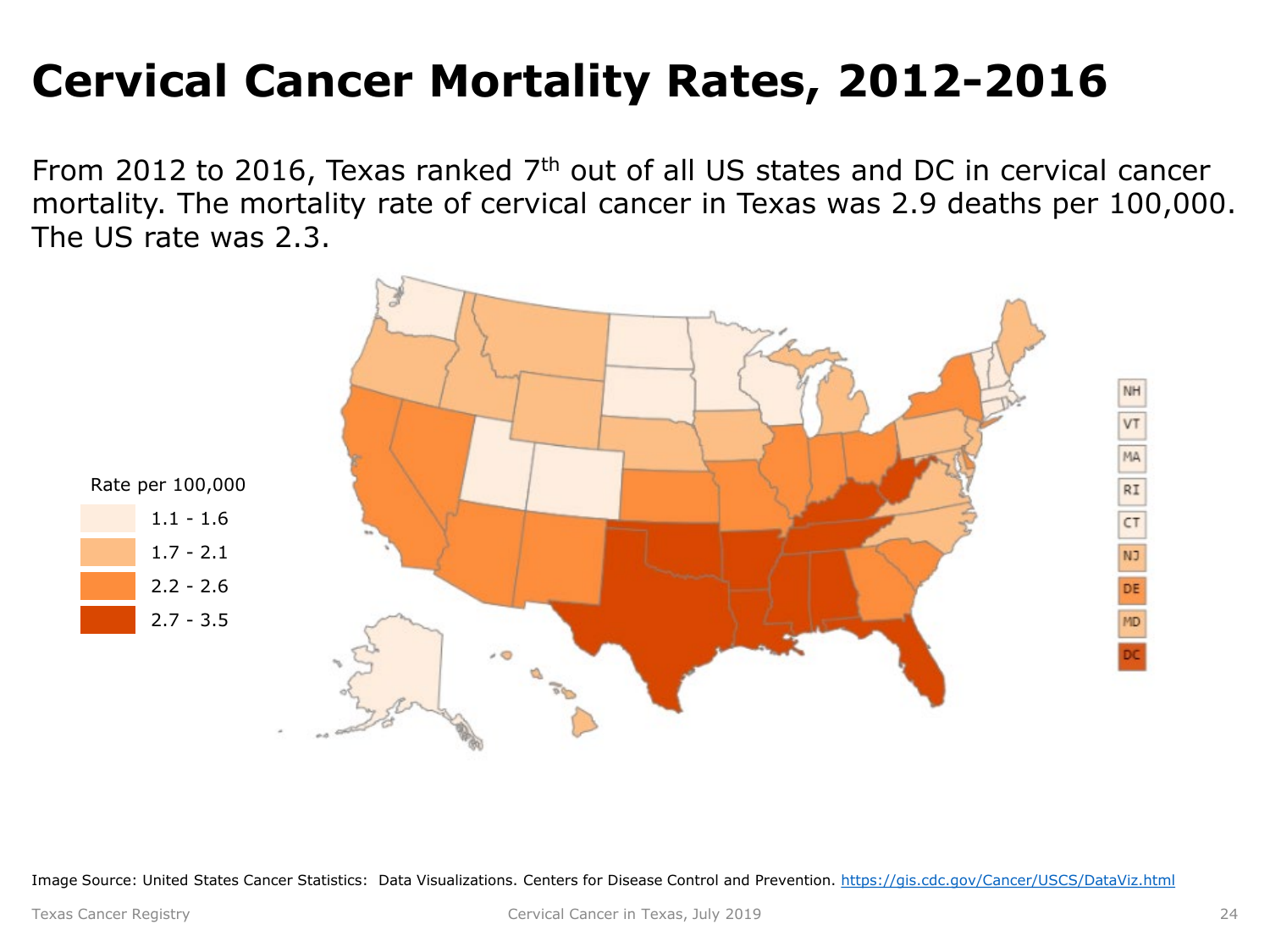#### <span id="page-24-0"></span>**Cervical Cancer Mortality Rates by Race/Ethnicity, 2012-2016**



- Non-Hispanic (NH) blacks had the highest mortality rate (3.8 deaths per 100,000).
- NH Asian/Pacific Islanders (1.5) and American Indian/Alaska Natives (1.5) had the lowest mortality rates.

AI/AN = American Indian/Alaska Native; A/PI = Asian/Pacific Islander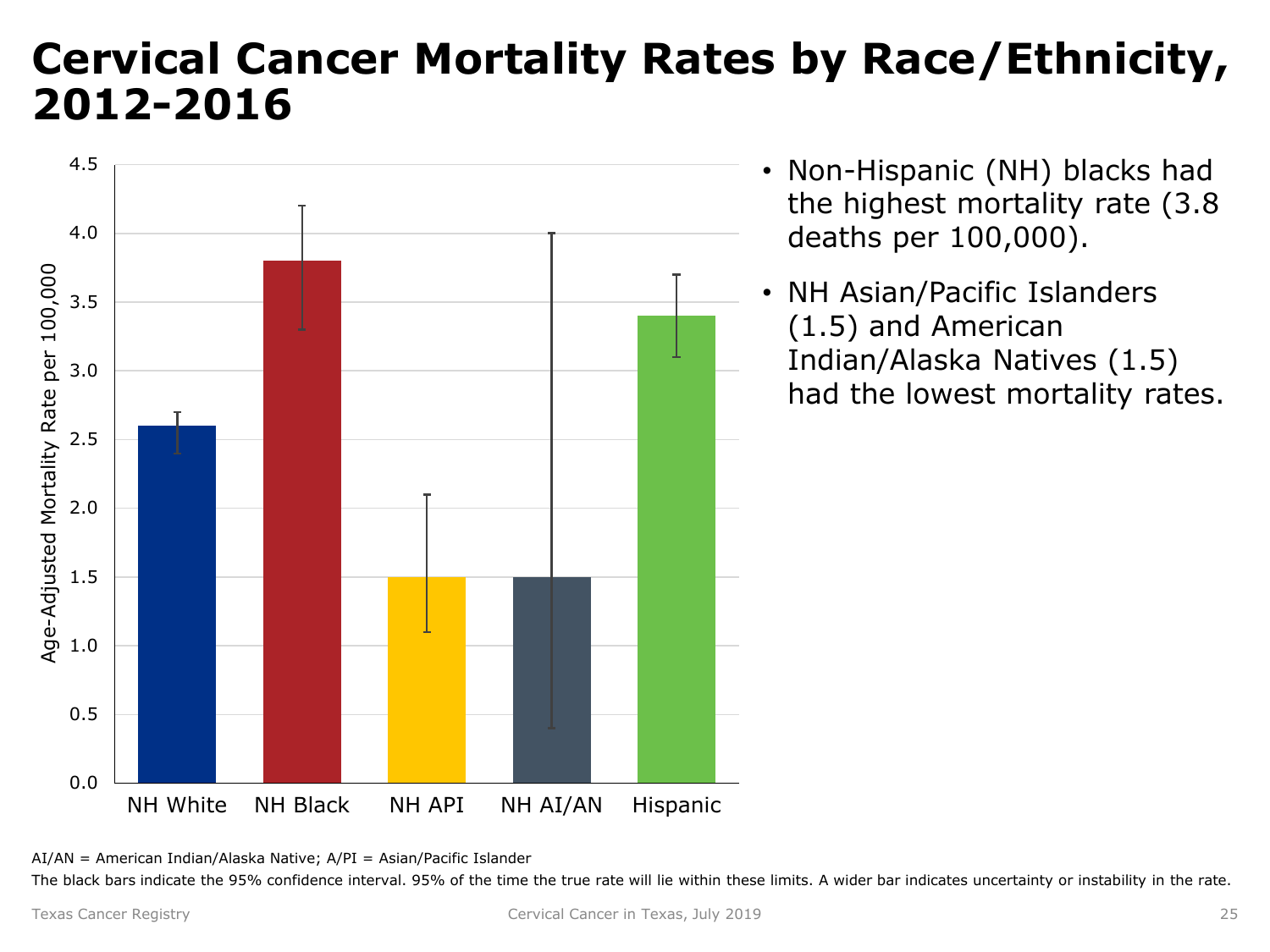#### <span id="page-25-0"></span>**Cervical Cancer Mortality Rate Trends in Texas, 1995-2016**

- Overall, mortality rates decreased significantly by an average of 2.5% per year, from 1995- 2009.
- Mortality rates decreased to the largest extent in Non-Hispanic (NH) black women by an average of 3.7% per year. Mortality rates also decreased significantly in Hispanic women by an average of 2.5% per year.
- Rates among NH White women did not change significantly.

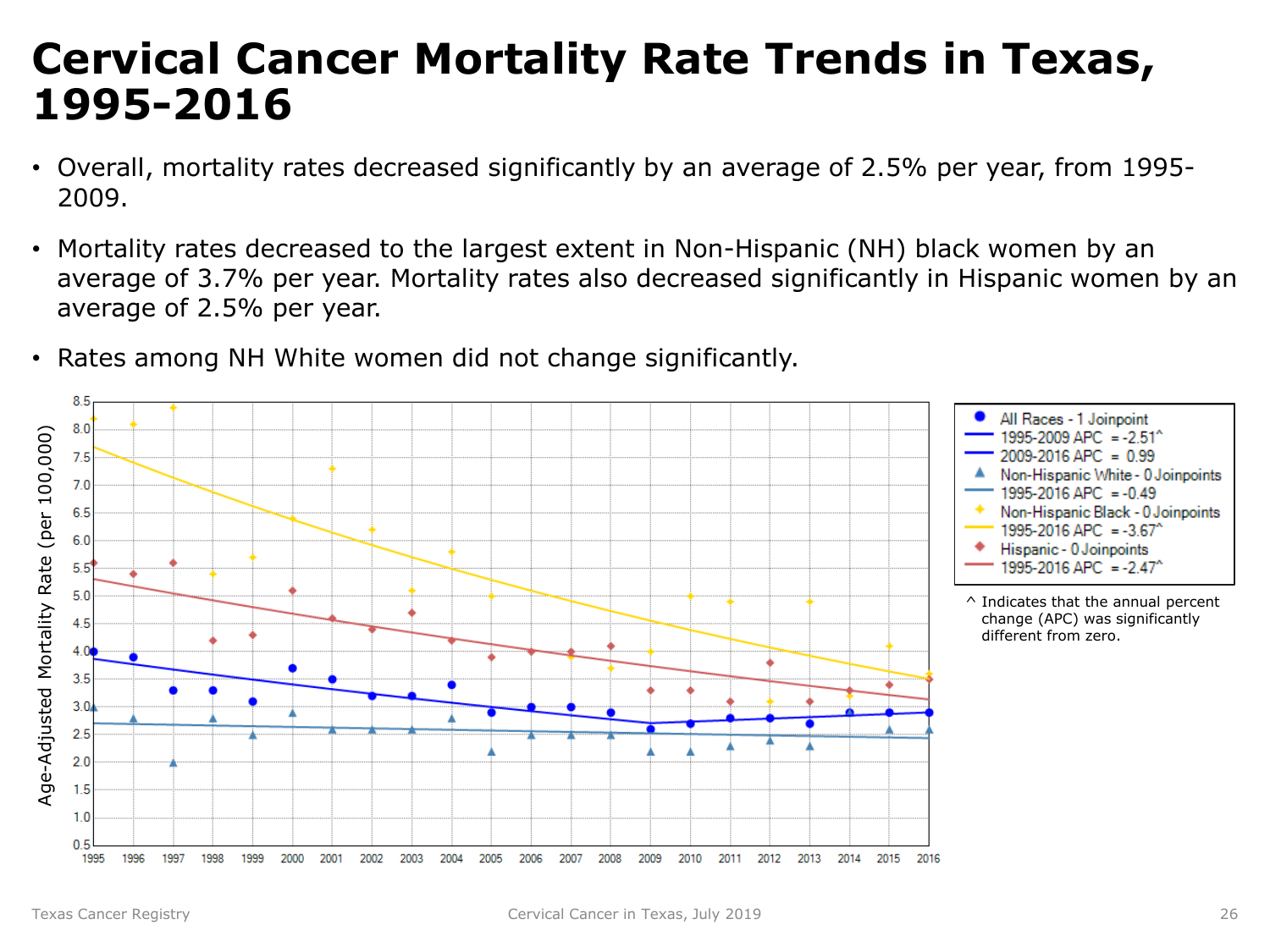#### <span id="page-26-0"></span>**Cervical Cancer Mortality Rates by Age at Death, 2012-2016**



- Mortality rates increased substantially after age 40. The rate nearly tripled between the age groups 20-39 years (1.6 deaths per 100,000) and 40-49 years (4.5).
- Mortality rates continued to increase with age among women in their 50s (5.6), 60s (6.5), and older (6.5).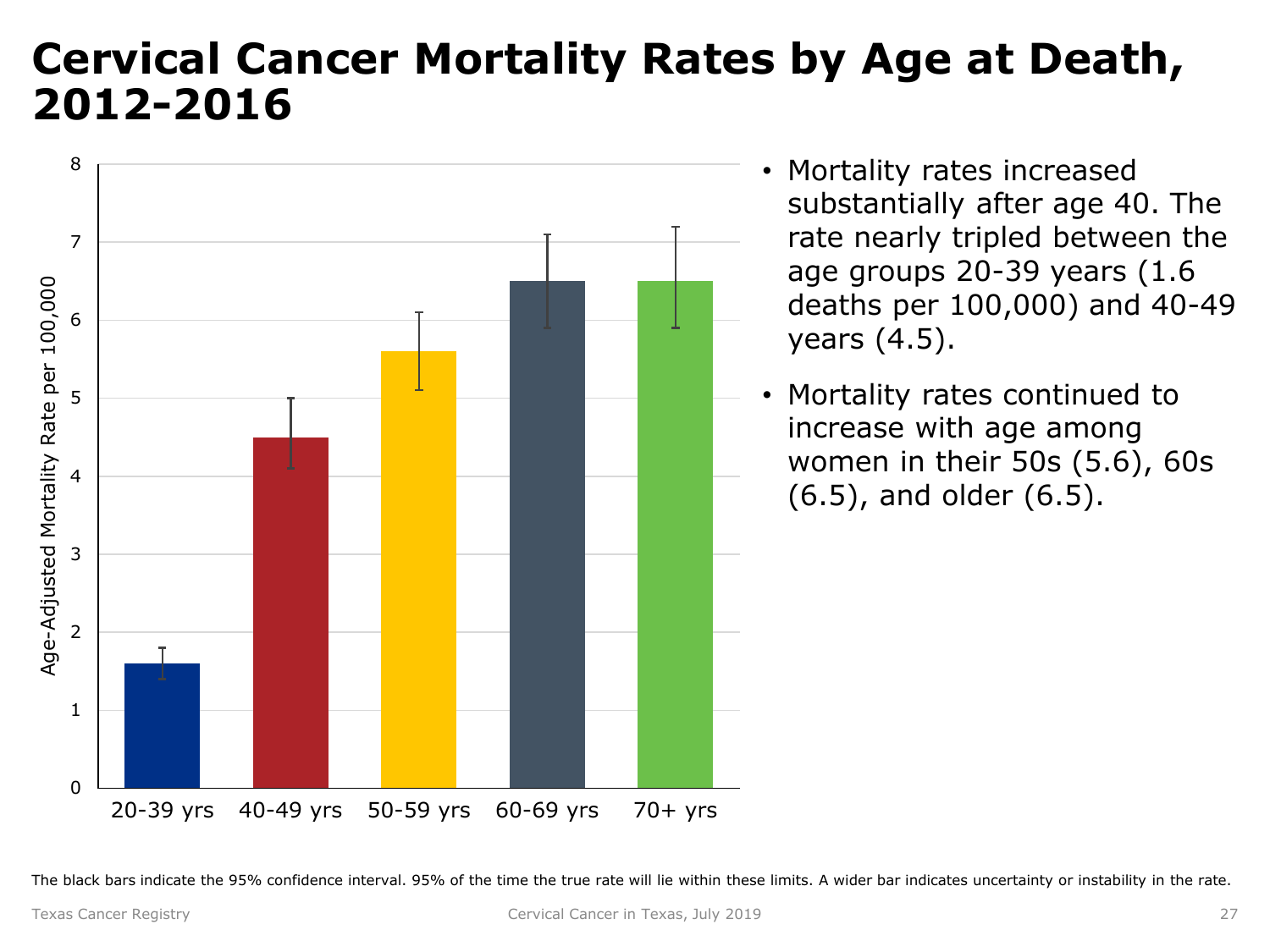#### <span id="page-27-0"></span>**Cervical Cancer Mortality Rates by Health Service Region, 2012-2016**

Age-Adjusted Cancer Mortality Rates in Texas Cervix Uteri, 2012 - 2016 By Health Service Region Age-Adjusted to the 2000 U.S. Standard Population



From 2012-2016, 1957 women died of of cervical cancer in Texas. The mortality rate was 2.9 per 100,000 women.

| <b>Health Service</b><br><b>Region</b> | <b>Number</b><br>of Cases | <b>Incidence</b><br><b>Rate</b> |
|----------------------------------------|---------------------------|---------------------------------|
| HSR 1                                  | 68                        | 3.2                             |
| HSR <sub>2</sub>                       | 54                        | 3.9                             |
| HSR <sub>3</sub>                       | 501                       | 2.7                             |
| HSR <sub>4</sub>                       | 108                       | 3.5                             |
| HSR <sub>5</sub>                       | 69                        | 3.4                             |
| HSR <sub>6</sub>                       | 452                       | 2.8                             |
| HSR <sub>7</sub>                       | 193                       | 2.4                             |
| HSR <sub>8</sub>                       | 223                       | 3.1                             |
| HSR 9                                  | 47                        | 3.2                             |
| HSR 10                                 | 70                        | 3.2                             |
| HSR 11                                 | 168                       | 3.2                             |

Image Source: Web Query Tool. Texas Cancer Registry.<https://www.cancer-rates.info/tx/>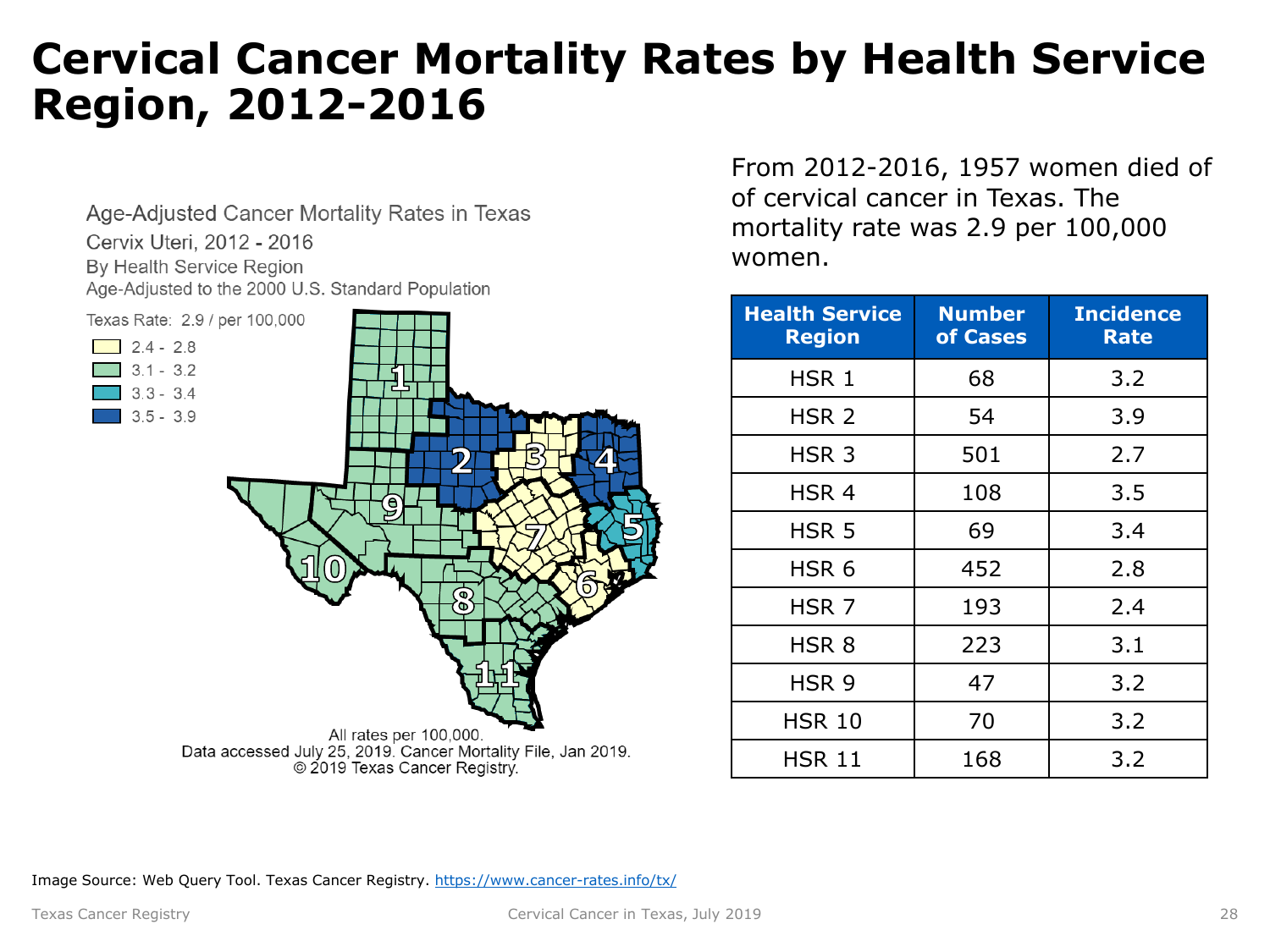### **Cervical Cancer Mortality by Urban-Rural Classification, 2012-2016**



- Mortality rates were highest in micropolitan (3.8 deaths per 100,000), small metro (3.4), and medium metro (3.2), and non-core (3.2) areas
- Mortality rates were lowest in large fringe metro (2.5) and large central metro (2.7) areas.
- Overall, mortality rates were significantly higher in non-metro counties (3.5) compared to metro counties (2.8).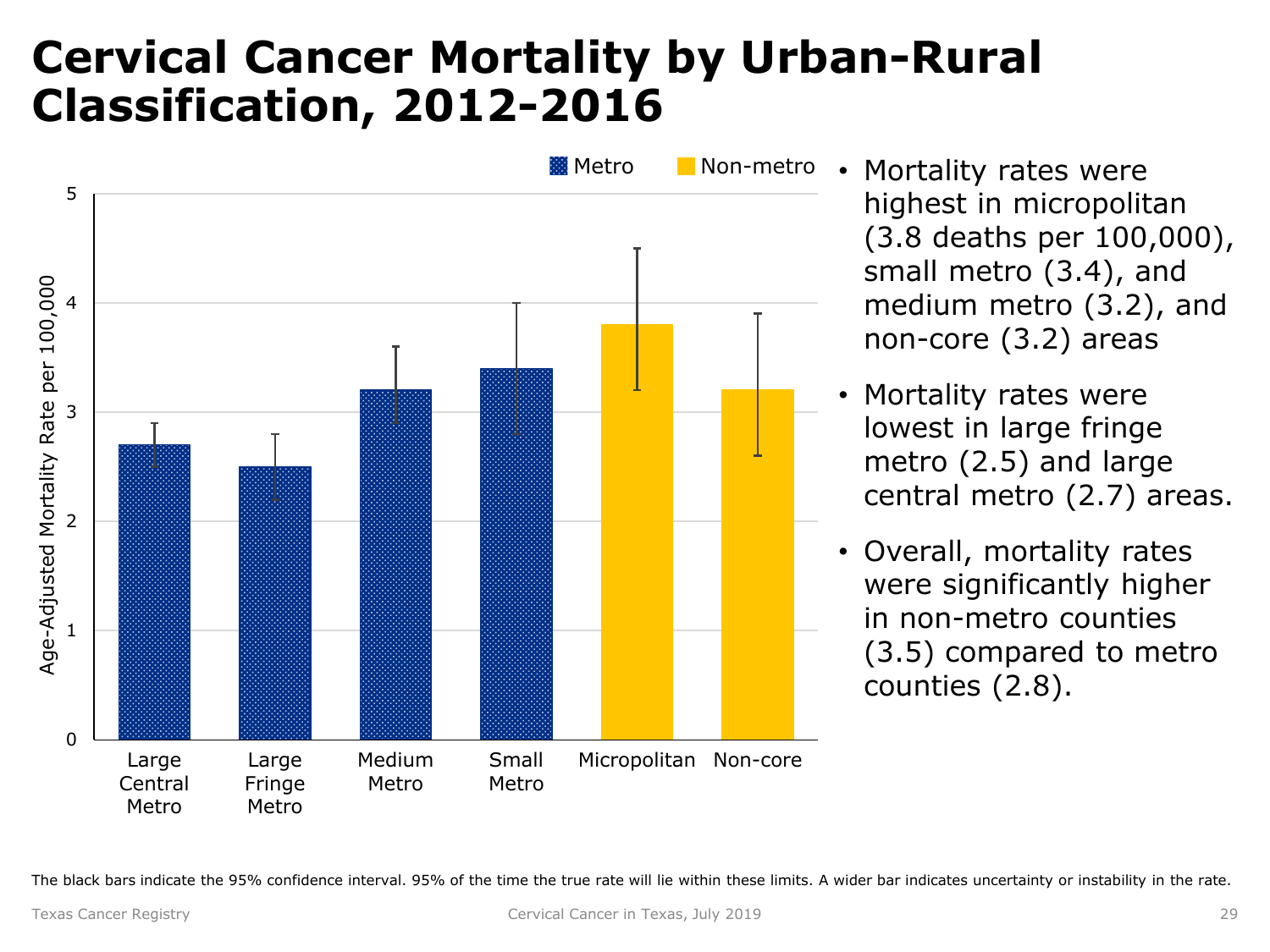## <span id="page-29-0"></span>**Cervical Cancer Survival in Texas**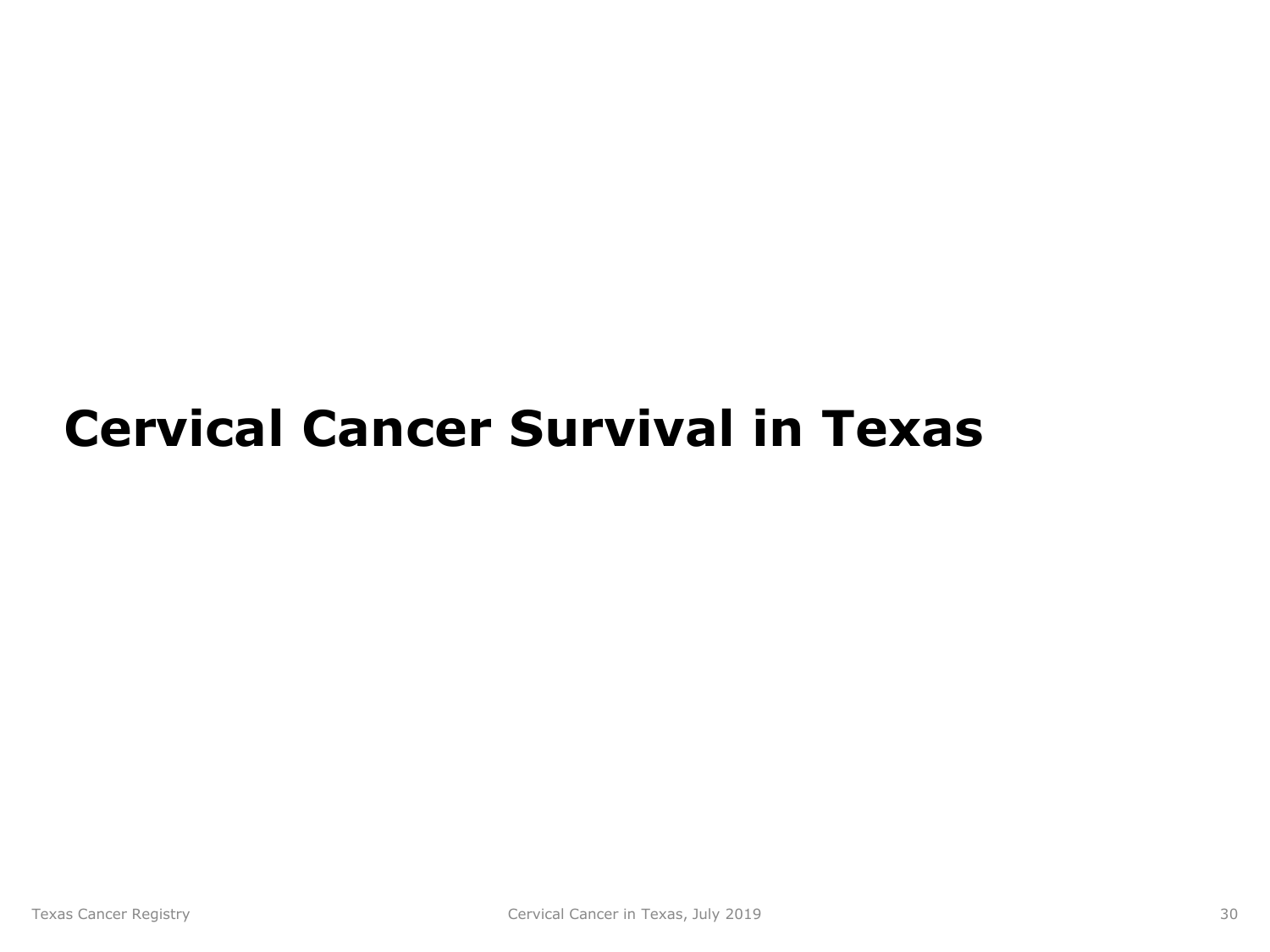### <span id="page-30-0"></span>**Cervical Cancer Cause-Specific Survival\* by Race/Ethnicity, 2007-2016**



- The overall cause-specific survival for cervical cancer is 70.7%.
- Non-Hispanic (NH) American Indian/Alaska Native (AI/AN) had the highest survival at 80.5%, followed by NH Asian/Pacific Islander (A/PI) at 76.2%.
- Non-Hispanic (NH) black women had the lowest survival  $(62.1\%)$ .

All Races NH White NH Black NH A/PI NH AI/AN Hispanic

\*Cause-specific survival estimates the percentage of patients diagnosed between 2007 and 2016 that did not die from cervical cancer within 5 years after diagnosis. The black bars indicate the 95% confidence interval. 95% of the time the true survival percentage will lie within these limits. A wider bar indicates uncertainty or instability in the percentage.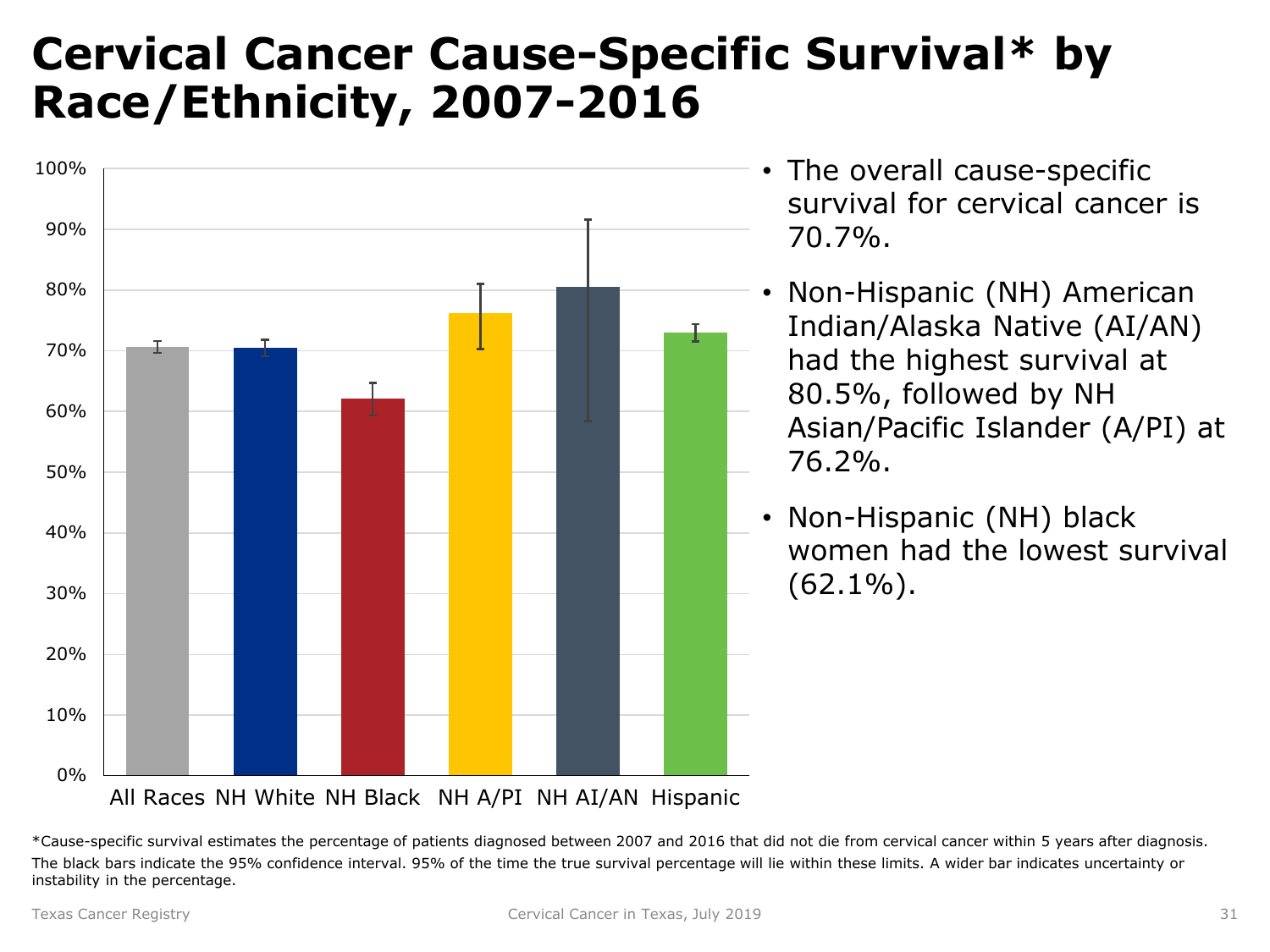### <span id="page-31-0"></span>**Cervical Cancer Cause-Specific Survival\* by Race/Ethnicity and Stage at Diagnosis, 2007-2016**



- As with other cancers, survival was highest for patients diagnosed at the localized stage and lowest for those diagnosed at the distant stage.
- Non-Hispanic (NH) black women had the lowest survival across all stages at diagnosis (85.1% at localized, 56.6% at regional, and 15.9% at distant).
- NH Asian/Pacific Islander (A/PI) women had the highest survival for those diagnosed at the regional (67.8%) and distant (36.4%) stages.

<sup>\*</sup> Cause-specific survival estimates the percentage of patients diagnosed between 2007 and 2016 that did not die from cervical cancer within 5 years after diagnosis. Survival by stage could not be calculated for American Indian/Alaska Native women due to small numbers.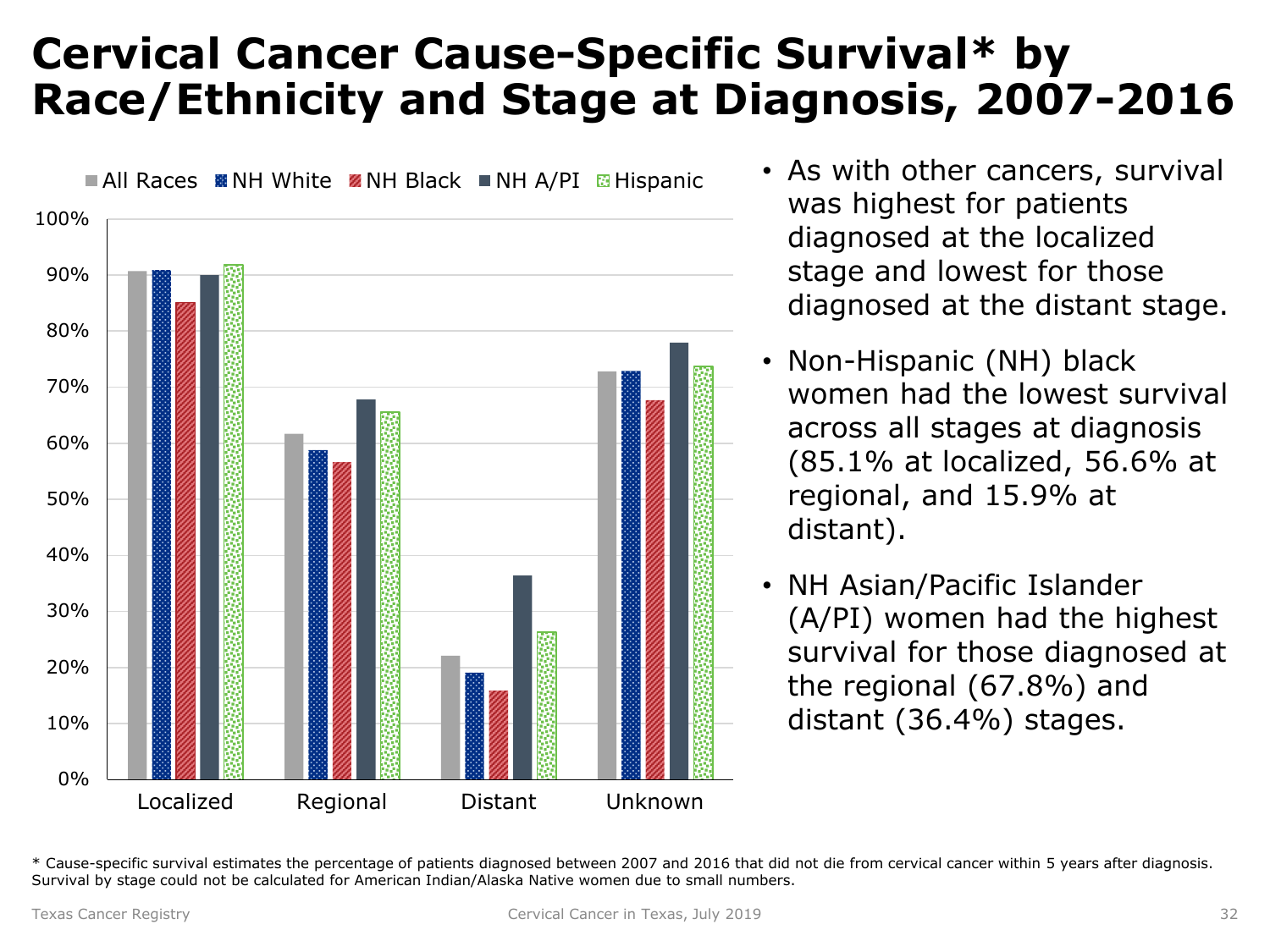## **Technical Notes**

- Incidence Data Source: Texas Cancer Registry (www.dshs.texas.gov/tcr) SEER\*Stat Database, 1995-2016 Incidence, Texas statewide, created February 2019, based on NPCR-CSS Submission, cut-off 11/9/2018.
- Mortality Data Source: Texas Cancer Registry (www.dshs.texas.gov/tcr) SEER\*Stat Database, 1990-2016 Mortality, Texas statewide, created February 2019.
- Rates are per 100,000 and age-adjusted to the 2000 U.S. Standard Population (19 age groups Census P25- 1130). Confidence Intervals (CI) are 95% for rates (Tiwari mod). Confidence intervals provide a range of values that have a specified probability of containing the rate or trend. Error bars represent 95% confidence intervals around rates and were calculated using the Tiwari et al. modification in SEER\*Stat.
- The annual percentage change (APC) was calculated using Joinpoint by fitting a least squares regression line to the natural logarithm of the age-adjusted rates, with calendar year as the regressor variable. This method allows more than one APC to describe the trend over a time period. An average APC is the weighted average of the APCs from the joinpoint model, and can be used to summarize a trend even when there were changes in trends over the assessed time period.
- Error bars represent 95% confidence intervals around rates and were calculated using the Tiwari et al. modification in SEER\*Stat.
- The CDC's National Center for Health Statistics (NCHS) Urban-Rural Classification Scheme for Counties was used in this report. This scheme is a six-level urban-rural classification scheme for US counties. The most urban category consists of central counties in large metropolitan areas; the most rural category consists of nonmetropolitan "noncore" counties. (Source: NCHS Urban-Rural Classification Scheme for Counties, NCHS/CDC, Updated June 2017. Accessed April 2018. [https://www.cdc.gov/nchs/data\\_access/urban\\_rural.htm](https://www.cdc.gov/nchs/data_access/urban_rural.htm)).